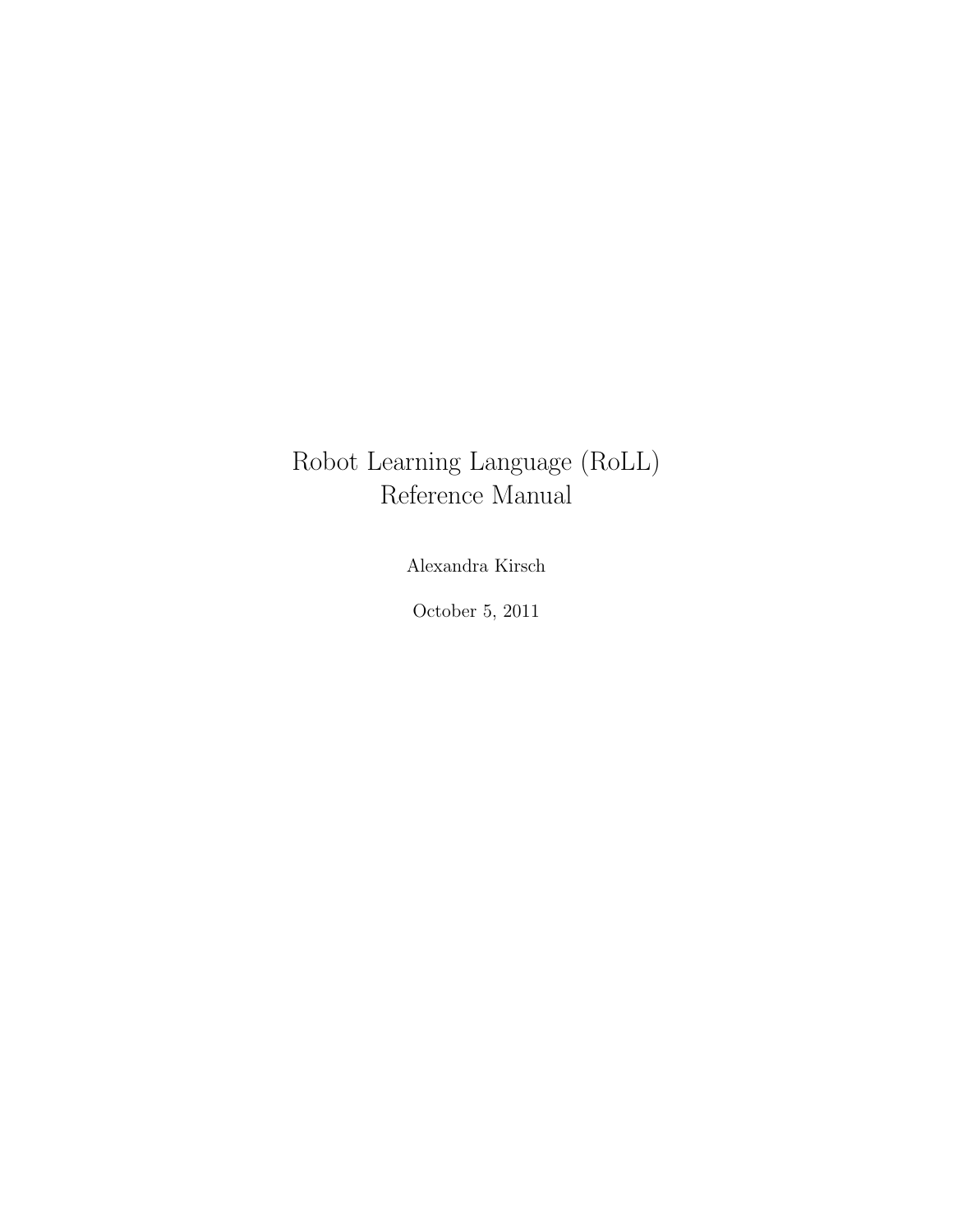# **Contents**

| $\mathbf{1}$ |     | $\bf{3}$<br>General                                                |                |  |  |  |  |  |  |  |  |
|--------------|-----|--------------------------------------------------------------------|----------------|--|--|--|--|--|--|--|--|
|              | 1.1 |                                                                    | 3              |  |  |  |  |  |  |  |  |
|              | 1.2 |                                                                    | 3              |  |  |  |  |  |  |  |  |
|              |     | 1.2.1                                                              | 3              |  |  |  |  |  |  |  |  |
|              |     | 1.2.2                                                              | $\overline{4}$ |  |  |  |  |  |  |  |  |
|              |     | 1.2.3                                                              | 6              |  |  |  |  |  |  |  |  |
| $\mathbf{2}$ |     | Reference of Commands                                              | 8              |  |  |  |  |  |  |  |  |
|              | 2.1 |                                                                    | 9              |  |  |  |  |  |  |  |  |
|              | 2.2 |                                                                    | 9              |  |  |  |  |  |  |  |  |
|              | 2.3 |                                                                    | 10             |  |  |  |  |  |  |  |  |
|              |     | 2.3.1                                                              | 10             |  |  |  |  |  |  |  |  |
|              |     | 2.3.2                                                              | 11             |  |  |  |  |  |  |  |  |
|              | 2.4 |                                                                    | 11             |  |  |  |  |  |  |  |  |
|              |     | 2.4.1                                                              | 11             |  |  |  |  |  |  |  |  |
|              |     | 2.4.2                                                              | 11             |  |  |  |  |  |  |  |  |
|              |     | Combined Definition of Abstract Experience and Conversion<br>2.4.3 | 12             |  |  |  |  |  |  |  |  |
|              |     | Auxiliary Constructs for Conversion with Occurrences<br>2.4.4      | 12             |  |  |  |  |  |  |  |  |
|              | 2.5 | 13                                                                 |                |  |  |  |  |  |  |  |  |
|              |     | 2.5.1                                                              | 13             |  |  |  |  |  |  |  |  |
|              | 2.6 |                                                                    | 14             |  |  |  |  |  |  |  |  |
|              |     | 2.6.1                                                              | 14             |  |  |  |  |  |  |  |  |
|              |     | 2.6.2                                                              | 14             |  |  |  |  |  |  |  |  |
|              |     | 2.6.3                                                              | 15             |  |  |  |  |  |  |  |  |
| 3            |     | <b>Additional Explanations and Examples</b>                        | 16             |  |  |  |  |  |  |  |  |
|              | 3.1 |                                                                    | 16             |  |  |  |  |  |  |  |  |
|              | 3.2 | Auxiliary Constructs for Conversion with Occurrences               | 18             |  |  |  |  |  |  |  |  |
|              |     | 3.2.1                                                              | 18             |  |  |  |  |  |  |  |  |
|              |     | 3.2.2                                                              | 18             |  |  |  |  |  |  |  |  |
|              | 3.3 |                                                                    | 20             |  |  |  |  |  |  |  |  |
|              |     | 3.3.1                                                              | 20             |  |  |  |  |  |  |  |  |
|              |     | 3.3.2                                                              | 22             |  |  |  |  |  |  |  |  |
|              |     | 3.3.3                                                              | 22             |  |  |  |  |  |  |  |  |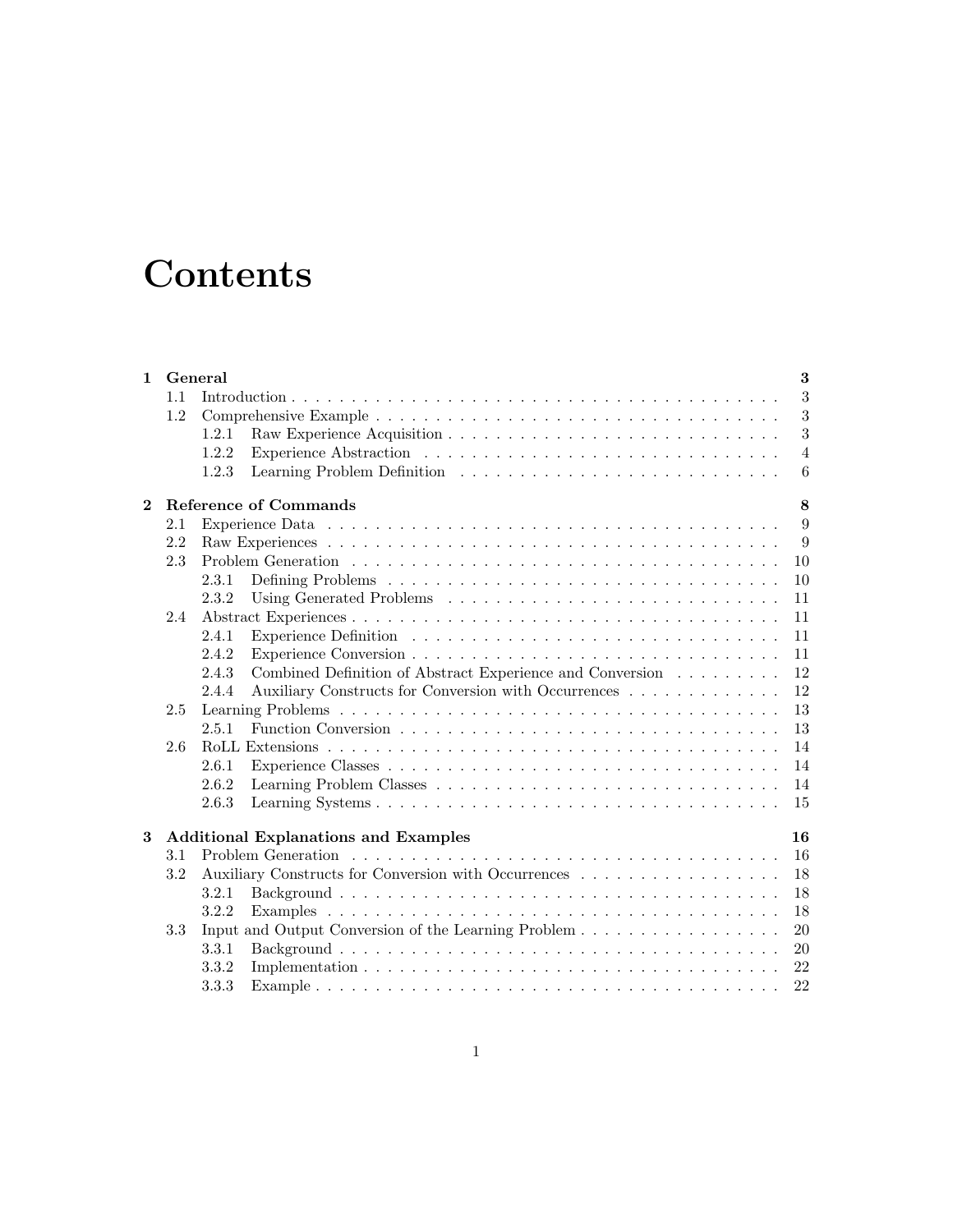|  | 4 RoLL Extensions | 24 |  |  |  |  |  |  |  |
|--|-------------------|----|--|--|--|--|--|--|--|
|  |                   |    |  |  |  |  |  |  |  |
|  |                   |    |  |  |  |  |  |  |  |
|  |                   |    |  |  |  |  |  |  |  |
|  |                   |    |  |  |  |  |  |  |  |
|  |                   |    |  |  |  |  |  |  |  |
|  |                   |    |  |  |  |  |  |  |  |
|  |                   |    |  |  |  |  |  |  |  |
|  |                   |    |  |  |  |  |  |  |  |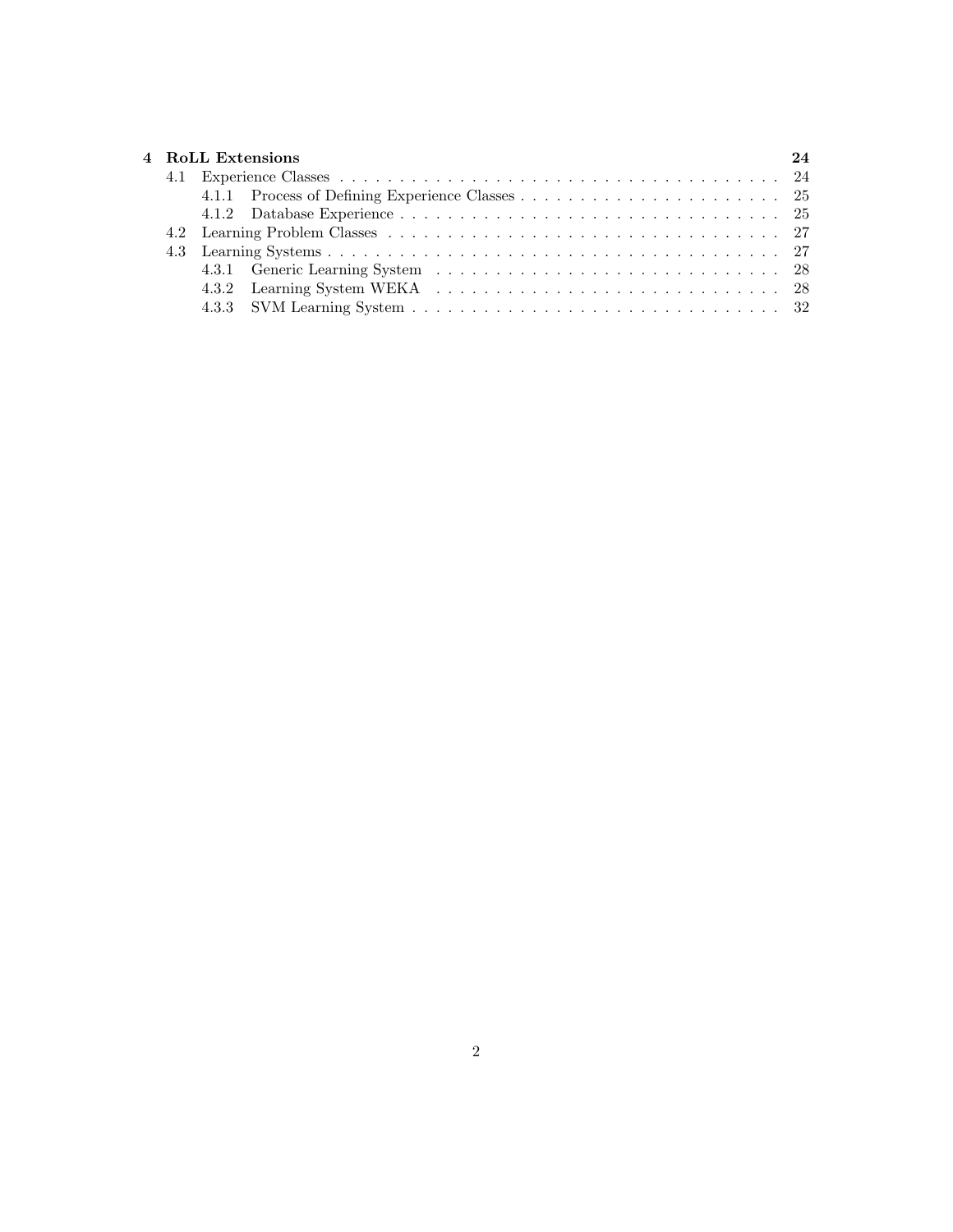# Chapter 1

## General

## 1.1 Introduction

Robots performing complex tasks in changing, everyday environments and required to improve with experience must continually monitor the way they execute their routines and revise them if necessary. To meet this challenge we propose to make learning an integral part of the control program by providing a control language that includes constructs for specifying and executing learning problems.

The Robot Learning Language (RoLL) makes learning tasks executable within the control program. It allows for the specification of complete learning processes including the acquisition of experience, the execution of learning algorithms and the integration of learning results into the program. The experience acquisition in RoLL is designed in a way that experiences can be defined outside the primary control program, using hybrid automata as a tool for declaratively specifying experience and anchoring it to the program. The rich experience concept enables convenient abstraction and an economic use of experiences. RoLL's design allows the inclusion of arbitrary experience-based learning algorithms. Upon the completion of the learning process RoLL automatically integrates the learned function into the control program without interrupting the program execution.

RoLL is based on the plan language CRAM-PL<sup>1</sup>, which is written in LISP (using Steel Bank Common Lisp). In this document I assume familiarity with LISP and CRAM-PL.

For background information on RoLL please refer to [3] or to my thesis [2]. The next section contains a complete example of how to use RoLL in a program for collecting experiences and learning. Chapter 2 contains the complete reference of RoLL commands. Chapter 3 complements the reference with detailed examples for the usage of some specific constructs. Chapter 4 provides details on available extensions and how custom extensions can be specified.

## 1.2 Comprehensive Example

The following example of a complete learning problem including experience specifications assumes that the RoLL core language has been supplied with the learning problem class, the experience

<sup>1</sup>http://www.ros.org/wiki/cram pl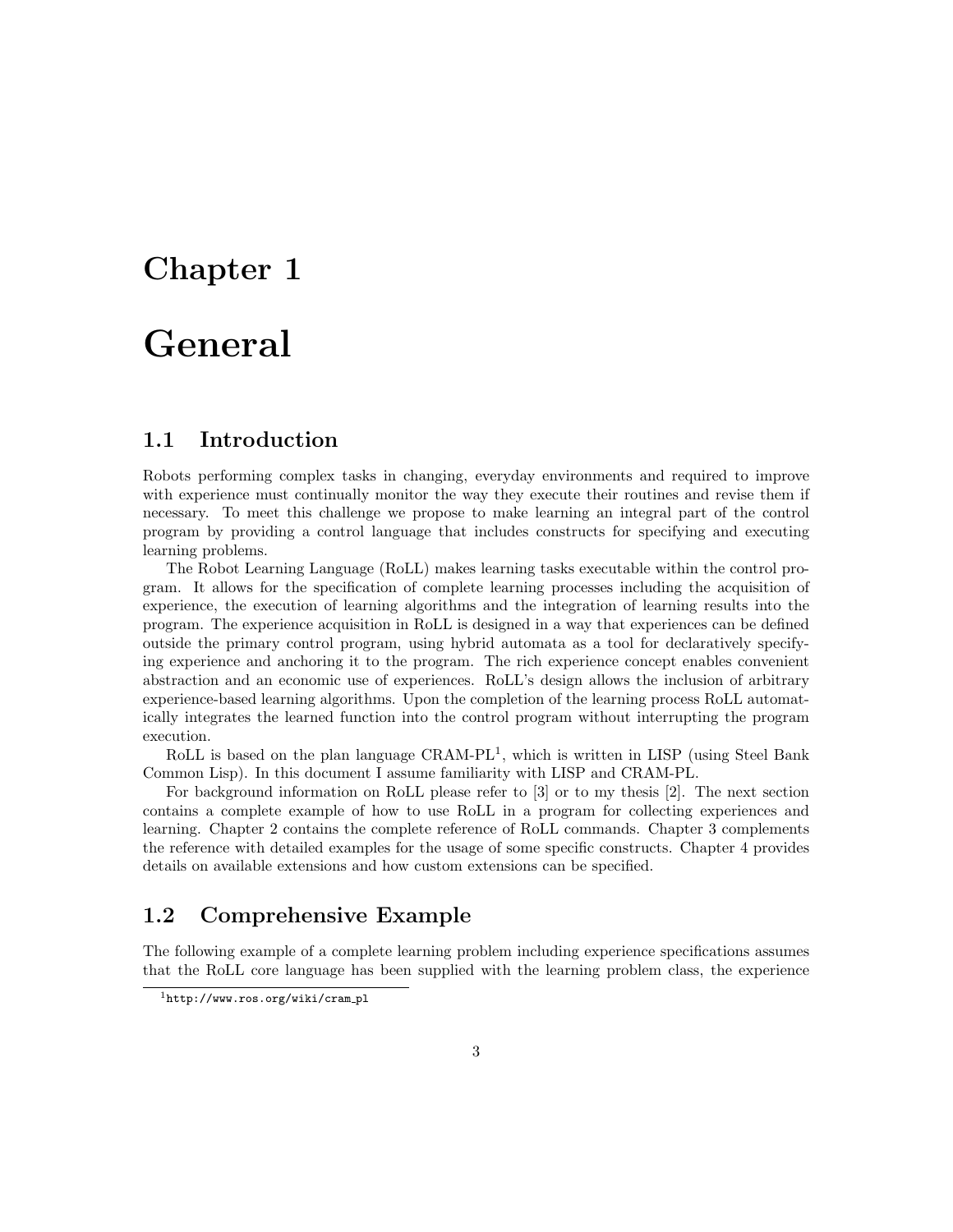class for storing experiences in a database, and a learning system for regression tree learning. The definitions of these parts are explained in Chapter 4.

The problem to be learned is a time prediction model for the robot's navigation behavior.

## 1.2.1 Raw Experience Acquisition

For accessing the time needed for a navigation task, the navigation plan must be observed to acquire a raw experience like the one defined in Listing 1.1. The experience automaton is anchored to the control program by defining the activity of the plan at-location as an episode (line 3). For describing the task at hand, the start and goal positions must be known (lines 5, 6). In addition, the time stamps of the starting and stopping time points are recorded (lines 4, 7). The goal position is stored in the routine description, which is taken from the designator, which is provided to the at-location plan (line 6).

```
Listing 1.1 Raw experience definition for navigation time model.
```

```
1 ( roll : define-raw-experience navigation-time-exp
2 : specification ( nil
3 : task (: plan at-location )
4 : begin ( ( timestep ( get-universal-time ))
5 ( start-pose robot-location )
6 ; assuming that variable robot-location contains
7 ; the value of the current robot pose
                      (goal-pose (: desig-value 'pose)) )
9 : end ( (timestep ( get-universal-time ) ) ) )
```
The experience can be identified by its name navigation-time-exp. All experiences are stored in a global hash table and can be retrieved with the function getgv (get global variable). For observing instances of the specified experience, the generated plan acquire-experiences-navigation-time-exp is called.

For learning a model of the navigation routine, both passive and active experience acquisition are conceivable. Here we demonstrate the difference in terms of definition.

#### Passive Experience Acquisition

Passive experience acquisition means that the robot's actions are not tailored to the learning problem. Rather, the robot performs standard activities. In this case, we use a plan for setting the table. The two processes — observation of the experience and the plan for table setting — are executed in parallel.

```
( pursue
  ( acquire-experiences-navigation-time-exp )
  ( set-the-table-plan ))
```
The acquire-experiences-... plan can be used anywhere in the program. However, one motivation for using RoLL is not to modify the program for learning. Therefore, it is best to run the observation process in parallel to the top-level control program. It identifies the interesting parts of the execution automatically.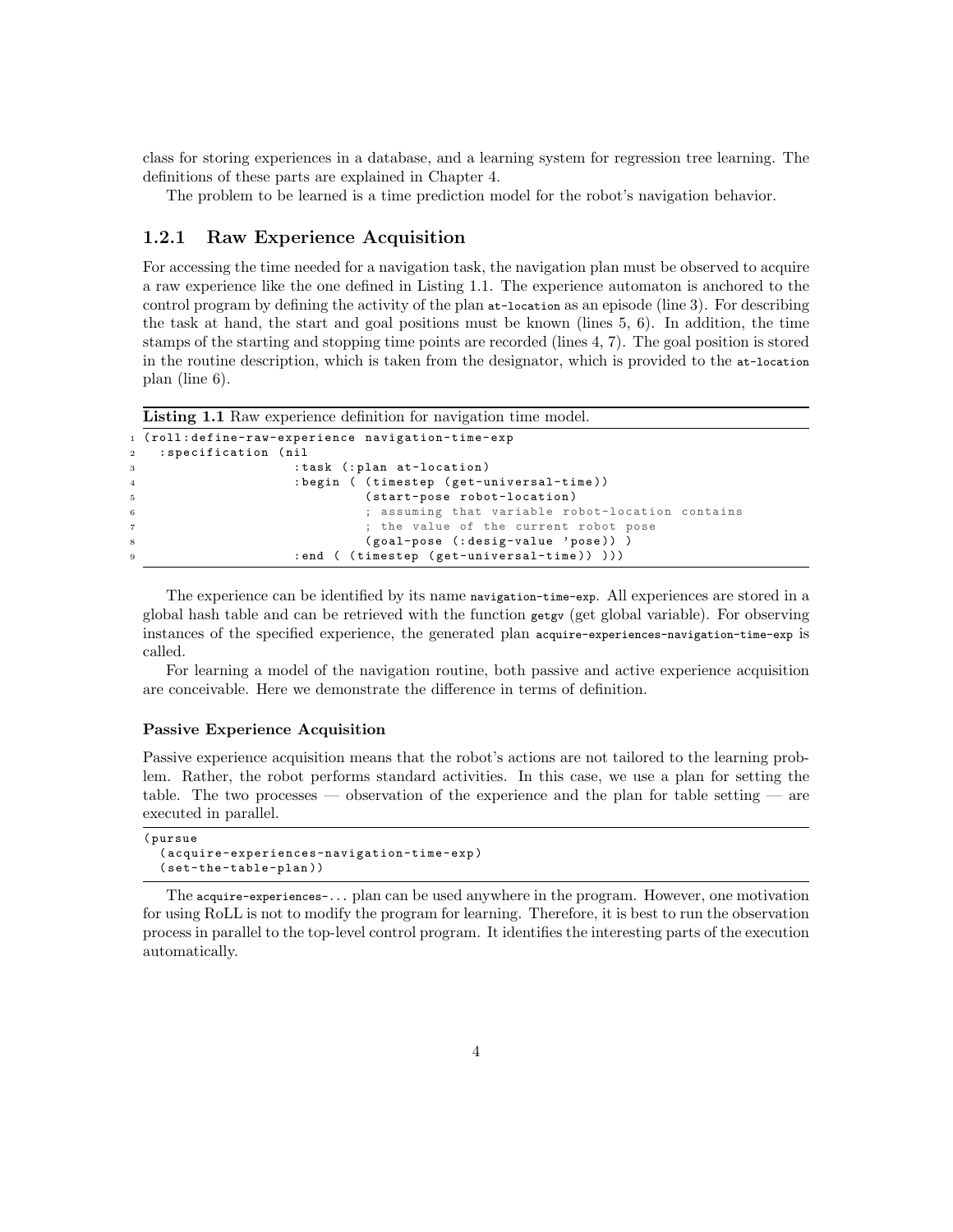#### Active Experience Acquisition

Setting the table involves few navigation commands. Therefore the overall state space needed for a full modeling of the navigation routine can be observed only partially. A different approach is to generate the navigation tasks to be performed with the means provided by RoLL.

Listing 1.2 CRAM-PL plan for active data acquisition.

```
(pursue
2 ( cram-plan-library : maybe-run-process-modules )
3
4 ; Data Acquisition
5 ( acquire-experiences-navigation-time-exp )
6
7 ; Program
8 ( seq
9 (roll: with-parameter-samples (: parameters ( (x : random : min -3.0 : max -0.5 : samples 5)
10 (y : random : min -2.5 : max 0.0)
11 (az : random : min (* -1 pi) : max pi) )
12 : relation (: indep x y az ))
13 ( let ( ( goal-pose ( tf : make-pose-stamped "/ map " 0.0
14 ( tf : make-3d-vector x y 0.0)
15 (tf:euler->quaternion : az az))) )
16 ( with-designators ( (loc-desig (location '((pose ,goal-pose)))) )
17 ( cram-plan-library : at-location ( loc-desig ))))
18 (sleep 5))))
```
The control program (see Listing 1.2) navigates to different positions in the kitchen (lines 13–17). The parameters defining the goal positions  $(x, y, az)$  are generated randomly (lines  $9-12$ ).

The problem generator of RoLL is only one way to implement active experience acquisition. Any function returning the necessary parameters — possibly taking into account existing experiences and the robot's overall reward function — can be used for this purpose. For active experience acquisition as it is done in most current systems, the RoLL problem generator is a simple, yet powerful tool for defining and using different parameterizations for control programs.

## 1.2.2 Experience Abstraction

The position values in the raw experience are absolute values. We make the simplifying assumptions that objects in the kitchen don't affect the navigation time and that the robot has means to decide if a location is accessible. With these premises, learning with absolute positions is not advisable, because navigation tasks that are only shifted or rotated on the 2D plane are treated as different cases. Therefore, we use the abstraction depicted in Figure 3.2 on page 22, which uses the distance of the two points and the angles relative to the connecting line between the two points.

In the definition in Listing 1.3, we use the construct with-binding for calculating intermediate values (lines 3–7). Its syntax and functionality correspond to that of the LISP let\*. The binding of intermediate values is not necessary, but makes the definition better readable. The auxiliary values include the start and goal point from the raw experience, the duration of the navigation task, and the angle of the connecting line of the two points. Based on these values, the distance of the two points and the normalized orientations are calculated (lines 10–16).

When an instance of the raw experience is recorded, it must be processed further immediately. In contrast, we write the abstract experiences to a database, which must be specified in the experience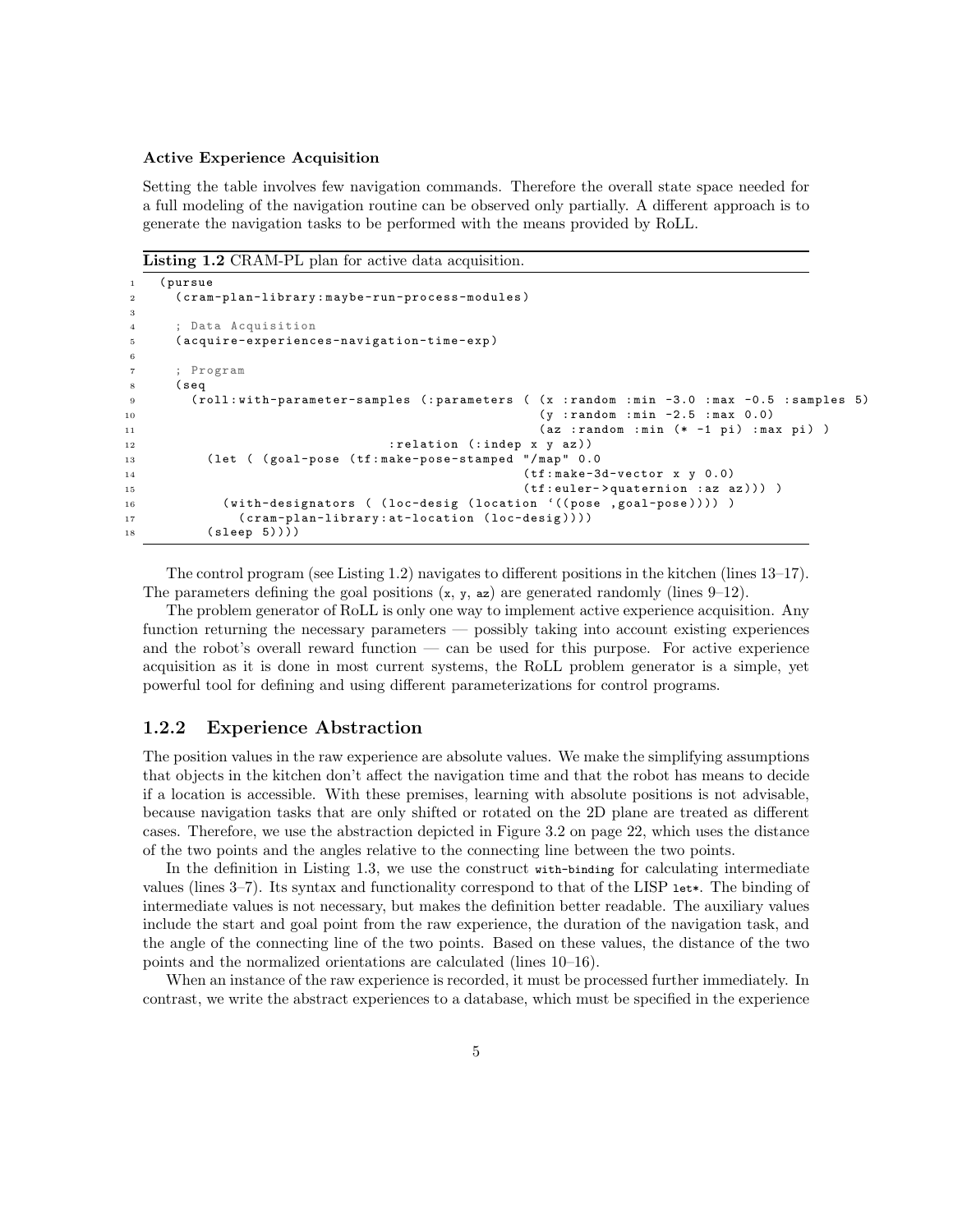Listing 1.3 Abstract experience and conversion specification for navigation time model.

```
1 ( roll : define-abstract-experience nav-time-abstract-exp
2 : parent-experience navigation-time-exp
3 : specification ( roll : with-binding ( ( p1 (: var start-pose : begin ))
4 ( p2 (: var goal-pose : begin ))
5 ( timediff (- (: var timestep : end )
6 (: var timestep : begin )))
7 ( offset-angle ( angle-towards-point p1 p2 )) )
              (roll:with-filter (plusp timediff)<br>(nil
9 (nil
10 : begin ( (dist (tf: v-dist (tf: origin p1) (tf: origin p2)))
11 ( start-phi ( tf : angle-between-quaternions
12 offset-angle
13 (tf:orientation p1)))
14 ( end-phi ( tf : angle-between-quaternions
15 offset-angle
16 (tf:orientation p2))) )
17 : end ( (navigation-time timediff) ))))
18 : experience-class roll : database-experience
19 : experience-class-initargs
20 (: database ( make-instance 'roll: mysql-database
21 : host "..." :user "..." :user-pw "..." :name "..."))
```
(lines 18–21). The access to the database is performed by the experience class and is hidden from the programmer of the abstract experience. Likewise, the data is retrieved automatically.

## 1.2.3 Learning Problem Definition

Finally, we define the learning problem as shown in Listing 1.4. The function to be learned is the time model of the routine  $b21-go2pose-pid-player$  (line 2). As an experience we use the same abstraction as the one presented in the last section (lines 5–10). But the experience type of the former was a database experience, which doesn't comply with the format required by the WEKA learning system. Therefore, the experience used for learning is defined to be of class weka-experience (line 11). The WEKA experience type requires the specification of the WEKA types for the input and output variables (lines 12–16).

As a learning system we use the WEKA M5' algorithm, which supports model and regression tree learning. The adjustment of the learning algorithm here consists only of some path specifications (lines 13–17).

For calling the learned function, the same abstractions as for the experiences must be performed. In the learning problem specification we inform RoLL that this abstraction can be used for calling the learned function, but in the raw experience definition the variable goal-pose is not obtained from the designator of a plan, but should be set to the goal pose as contained in the input variable given to the model (lines 18–20). The result value of the regression tree is exactly what the learned function should provide, so no conversion is necessary (line 21).

To initiate the learning process, the learning problem must be executed by calling the function learn:

```
( roll : learn ( getgv : learning-problem ' jido-go2pose-time-model-tree ))
```
After the learning has been completed, the learned function is loaded at once and from then on can be loaded every time with the rest of the robot program.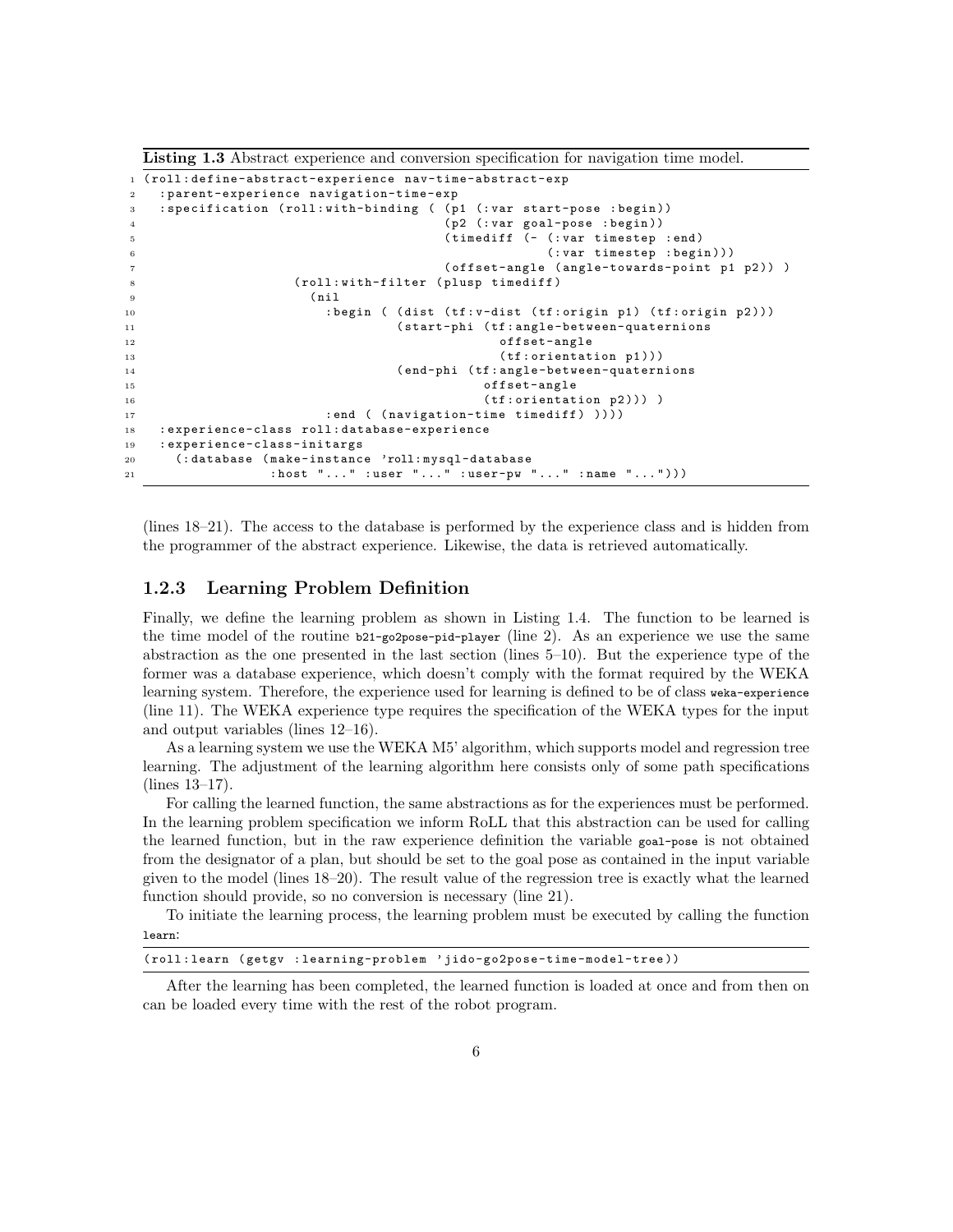Listing 1.4 Learning problem definition for navigation time model.

```
1 ( roll : define-learning-problem
2 : function (: some-function jido-go2pose-time-model-tree pose )
3 : use-experience (: parent-experience nav-time-abstract-exp
4 : specification ( nil
5 : begin ( ( dist (: var dist : begin ))
6 ( start-phi (: var start-phi : begin ))
7 ( end-phi (: var end-phi : begin )) )
8 : end ( (navigation-time (: var navigation-time : end) ) )
9 : experience-class roll : weka-experience
10 : experience-class-initargs
11 (: attribute-types '(( dist numeric ) ( start-phi numeric )
12 ( end-phi numeric ) ( navigation-time numeric ))))
13 : learning-system ( roll : weka-m5prime
14 : root-dir ( append ( pathname-directory ( user-homedir-pathname ))
15 \hspace{1cm} ( " \texttt{tmp} " \texttt{roll}"))16 : data-dir ( append ( pathname-directory ( user-homedir-pathname ))
17 \langle " tmp" " roll " " weka " ) ) )
18 :input-conversion (: generate
19 (: in-experience navigation-time-exp
20 : set-var goal-pose : to pose )))
21 :output-conversion ( navigation-time ))
```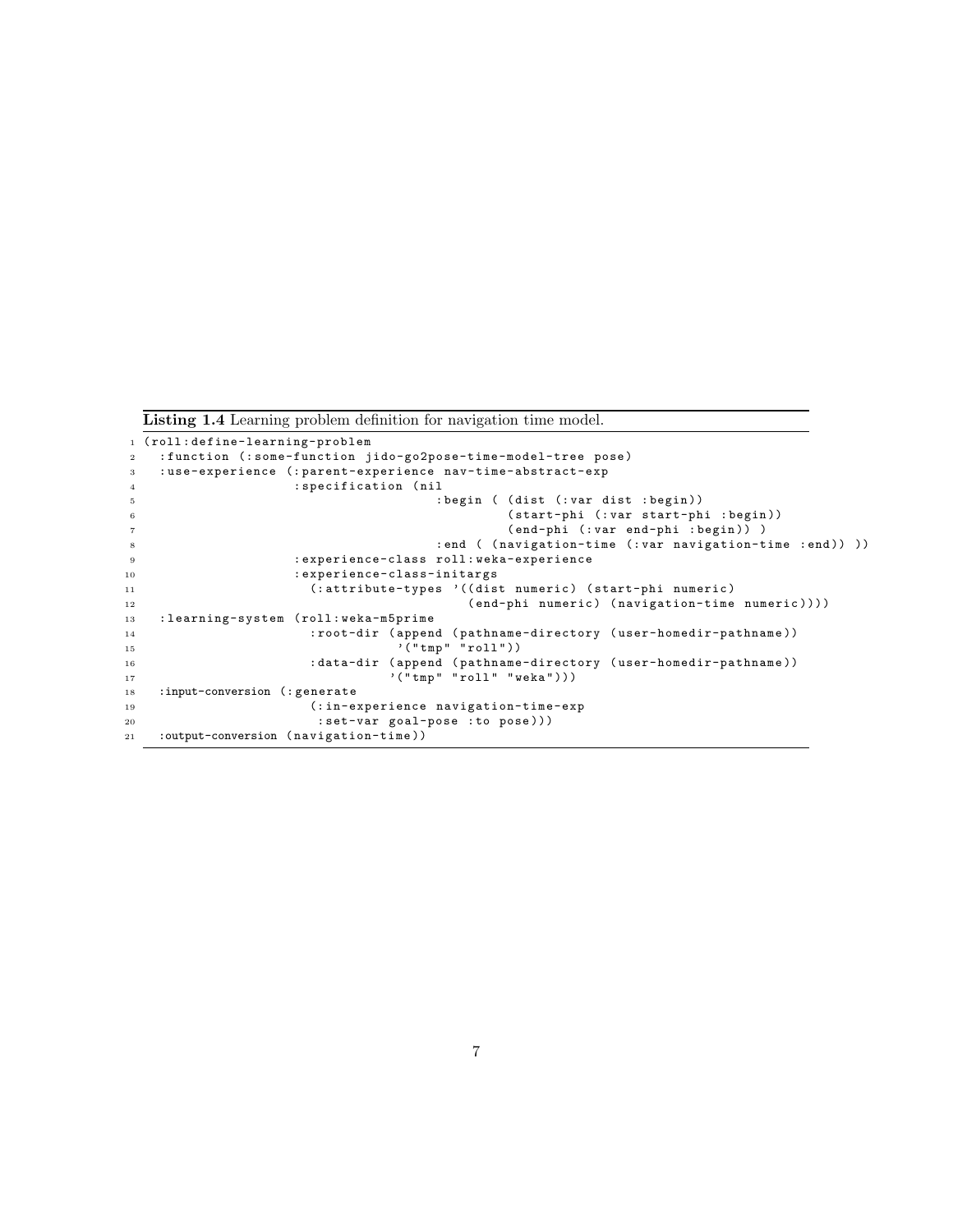# Chapter 2

# Reference of Commands

For describing the language constructs we use a BNF-like notation, which is explained in Table 2.1. Each construct is specified formally using this notation. Additionally, the purpose of the construct and a short description are provided.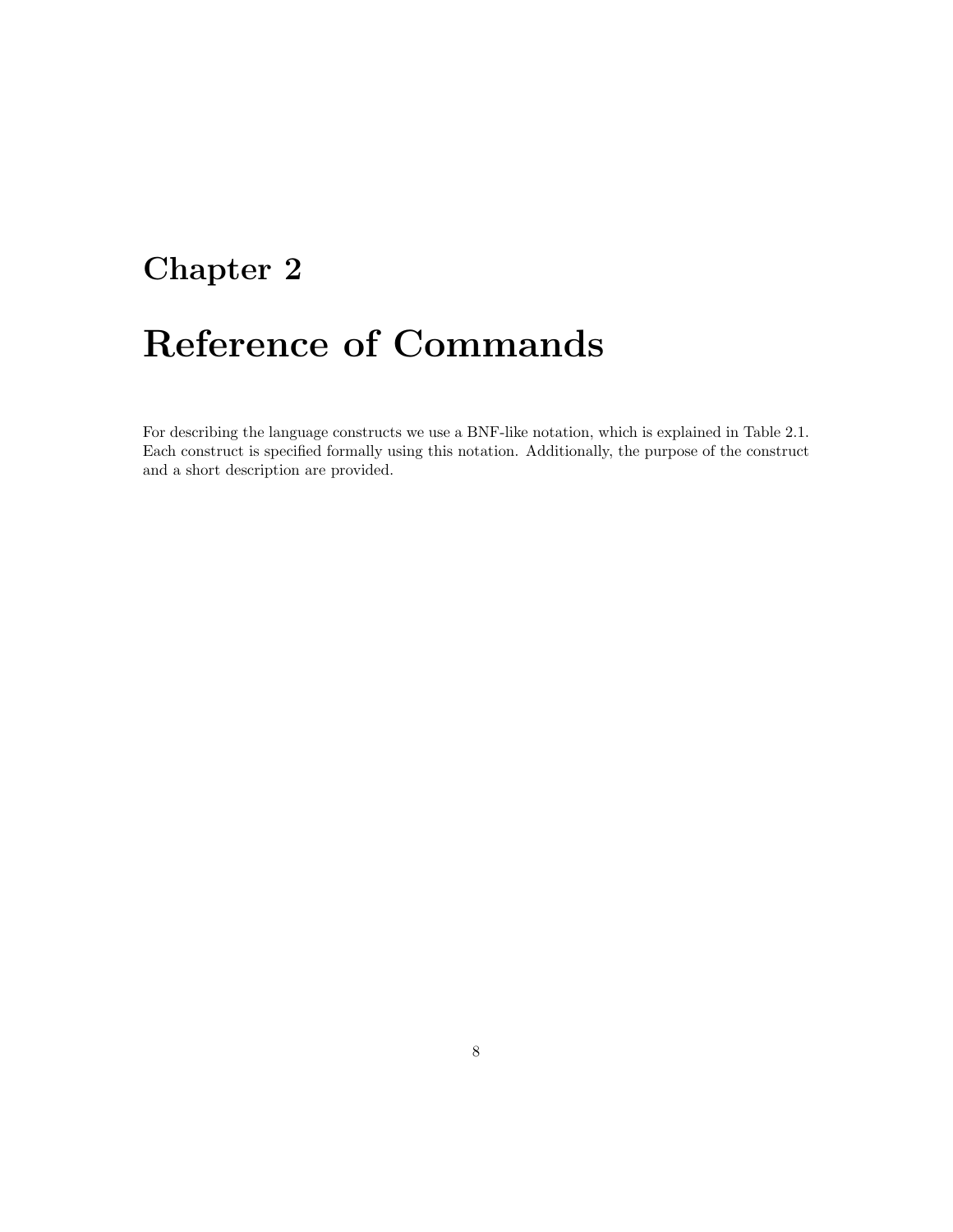| <b>Table 2.1</b> Explanation of the notation for RoLL constructs. |                                                                                                                       |  |  |  |  |  |
|-------------------------------------------------------------------|-----------------------------------------------------------------------------------------------------------------------|--|--|--|--|--|
| define-                                                           | Constructs and their syntactical components of RoLL are written in typewriter                                         |  |  |  |  |  |
|                                                                   | font.                                                                                                                 |  |  |  |  |  |
|                                                                   | optional An optional expression is illustrated in gray.                                                               |  |  |  |  |  |
| default                                                           | Default values are indicated by underlining.                                                                          |  |  |  |  |  |
| $\langle$ lisp expression $\rangle$                               | A construct from LISP or CRAM-PL giving the type or a short specification;                                            |  |  |  |  |  |
|                                                                   | $\langle$ name $_{\text{lisp type}}\rangle$ A construct from LISP or CRAM-PL giving an explanation with a significant |  |  |  |  |  |
|                                                                   | name and providing the desired LISP type.                                                                             |  |  |  |  |  |
|                                                                   | $\langle expression \rangle$ An expression that is defined later or has been defined on the same page.                |  |  |  |  |  |
| $\langle expression^{page}\rangle$                                | An expression that has been defined on the page indicated.                                                            |  |  |  |  |  |
|                                                                   | $a \rightarrow b$ 'a' may be of the form 'b'.                                                                         |  |  |  |  |  |
|                                                                   | $a \mid b$ Alternative construct, either 'a' or 'b'.                                                                  |  |  |  |  |  |
|                                                                   | $a^+ \rightarrow a \mid aa^+.$                                                                                        |  |  |  |  |  |
|                                                                   | $a^*$ either nothing or $a^+$ .                                                                                       |  |  |  |  |  |

## 2.1 Experience Data

The addressing of data from experiences is solved in a uniform way in RoLL. Before explaining the single constructs, we define the access to experience data as a reference in later definitions.

## automaton data

```
\langleautomaton data\rangle \rightarrow \langle event \rangle | (\langle event \rangle \langleautomaton\rangle)
\langle\mathit{event}\rangle \rightarrow:begin |:end |:interval
\langleautomaton\rangle \rightarrow \langleautomaton name <sub>symbol</sub>\rangle
```
Purpose: Access data of experiences.

Description: Access the begin, end or interval slots of an automaton. If the automaton is anonymous (i.e. the name of the automaton is a keyword or nil), it need not be named explicitly.

#### automaton var data

```
\langle automaton var data\rangle \rightarrow (:var \langle variable <sub>symbol</sub>) \langle automaton data\rangle \langle occurrence specification<sub>i</sub>)
\langle occurrence\ specification\rangle \rightarrow :first-occurrence \ | \ :last-occurrence| :only-occurrence | :all-occurrences
                                            \sqrt{\langle occurrence-index list of integers\rangle
```
Purpose: Access detailed data of experience structure.

Description: Access single variables from the *begin, end* or *interval* slots of an experience automaton. For all events, an optional occurrence specification may be given. The occurrence index refers to one specific occurrence with the given index.

## 2.2 Raw Experiences

```
(define-raw-experience \langle experience name symbol)
 : specification \langle experience\;automaton\rangle)
```
Purpose: Declaratively define a raw experience. Description: Define an experience automaton including the data to be acquired during an episode.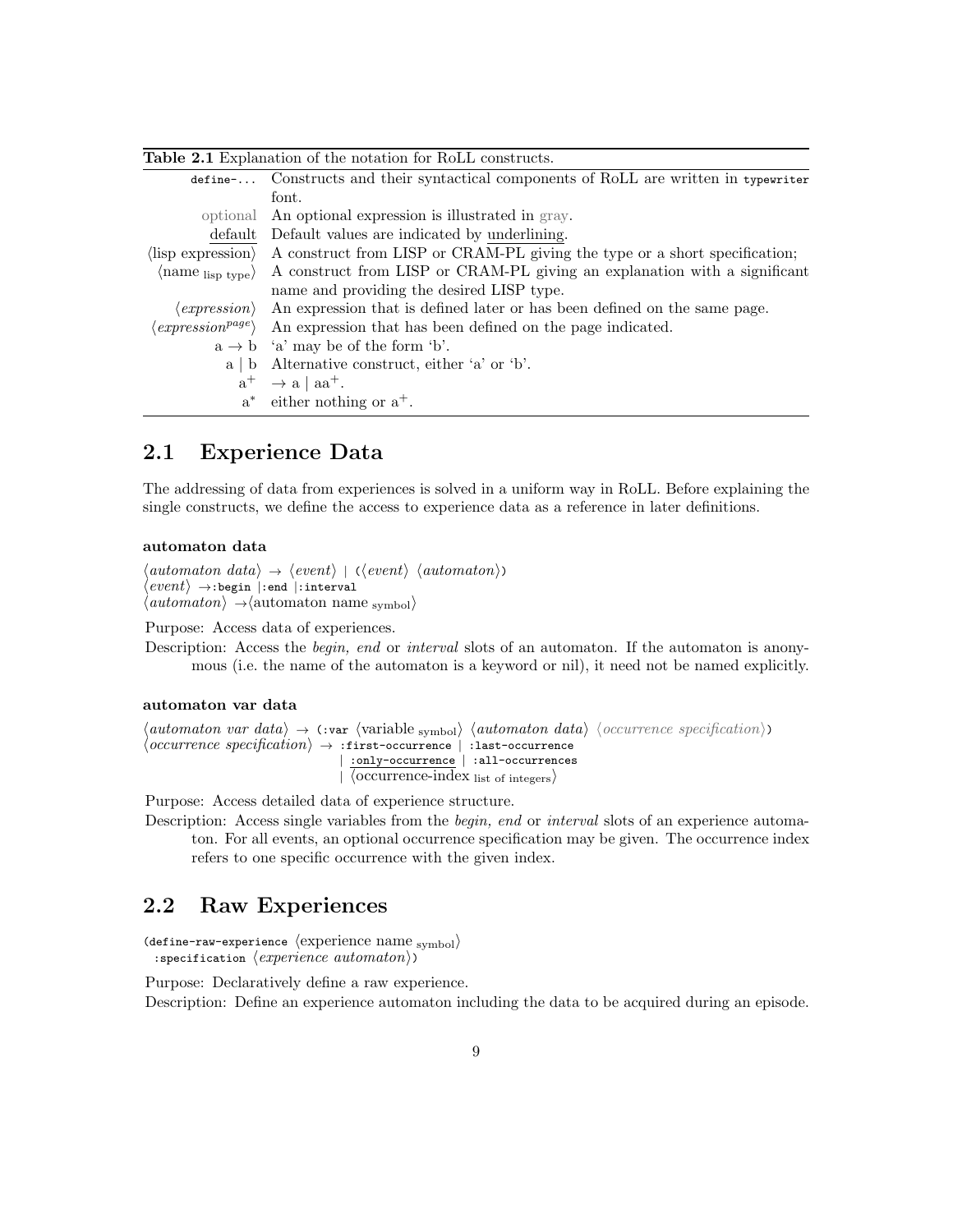#### Experience Automaton

```
\langle experience\ automaton\rangle \rightarrow (\langle automaton\ identifier\rangle:task \langle task \rangle: invariant \langle fluent\rangle: begin \langle recording\ data\rangle: end \langle recording\ data\rangle: interval \langle recording\ data\rangle: interval-parameters \langle interval\ params\rangle: children (\langle experience\ automaton\rangle^+)\langleautomaton identifier\rangle \rightarrow \langledummy name <sub>keyword</sub> symbol\rangle|\langleautomaton name <sub>non-keyword symbol</sub>\rangle| nil
```
Purpose: Describe an experience automaton.

Description: The automaton defines the episodes to be observed either by an invariant (the automaton being active when the given fluent is not nil) or a CRAM-PL task specification. The data is attributed to the begin and end events or the complete interval of the automaton execution. With the children slot, a hierarchy of automata can be defined.

## Episode Specification

 $\langle task \rangle \rightarrow$  (:plan  $\langle plan_{\text{symbol}} \rangle$ ) | (:tagged  $\langle$ tag name <sub>symbol</sub> $\rangle$ )

Purpose: Describing the program part to be observed.

Description: There are two possibilities: (1) reacting to a plan execution, which is identified by its name (e.g. at-location) (2) addressing a task that is identified by a tag.

#### Data Specification

 $\langle recording\ data\rangle \rightarrow (\langle variable\ definition\rangle^+)$  $\langle variable \; definition \rangle \rightarrow (\langle variable \; symbol \rangle \; \langle value \; description \rangle)$  $\langle value \, description \rangle \rightarrow \langle symbol \rangle$ | (:desig-value ' $\langle$ desig variable <sub>symbol</sub> $\rangle$ )  $\langle \text{ operator }_{\text{symbol}} \rangle$   $\langle \text{value } description \rangle^+$  $\langle interval \;params \rangle \rightarrow$  (:frequency  $\langle number \rangle$ : contains-objects  $\langle$ boolean $\rangle$ )

Purpose: Specifying the data to be observed.

Description: Each data slot is given a variable name. The values bound to these names are either drawn from a LISP expression (either symbol or LISP function) or from a local variable inside a task. Both sources can be combined by arbitrary LISP expressions. For intervals two parameters may be given: the frequency of the recorder (to be correct the number specified here is the time between two recordings), defaulting to 0.1; and a specification if the data contains objects (which are then automatically copied), defaulting to nil.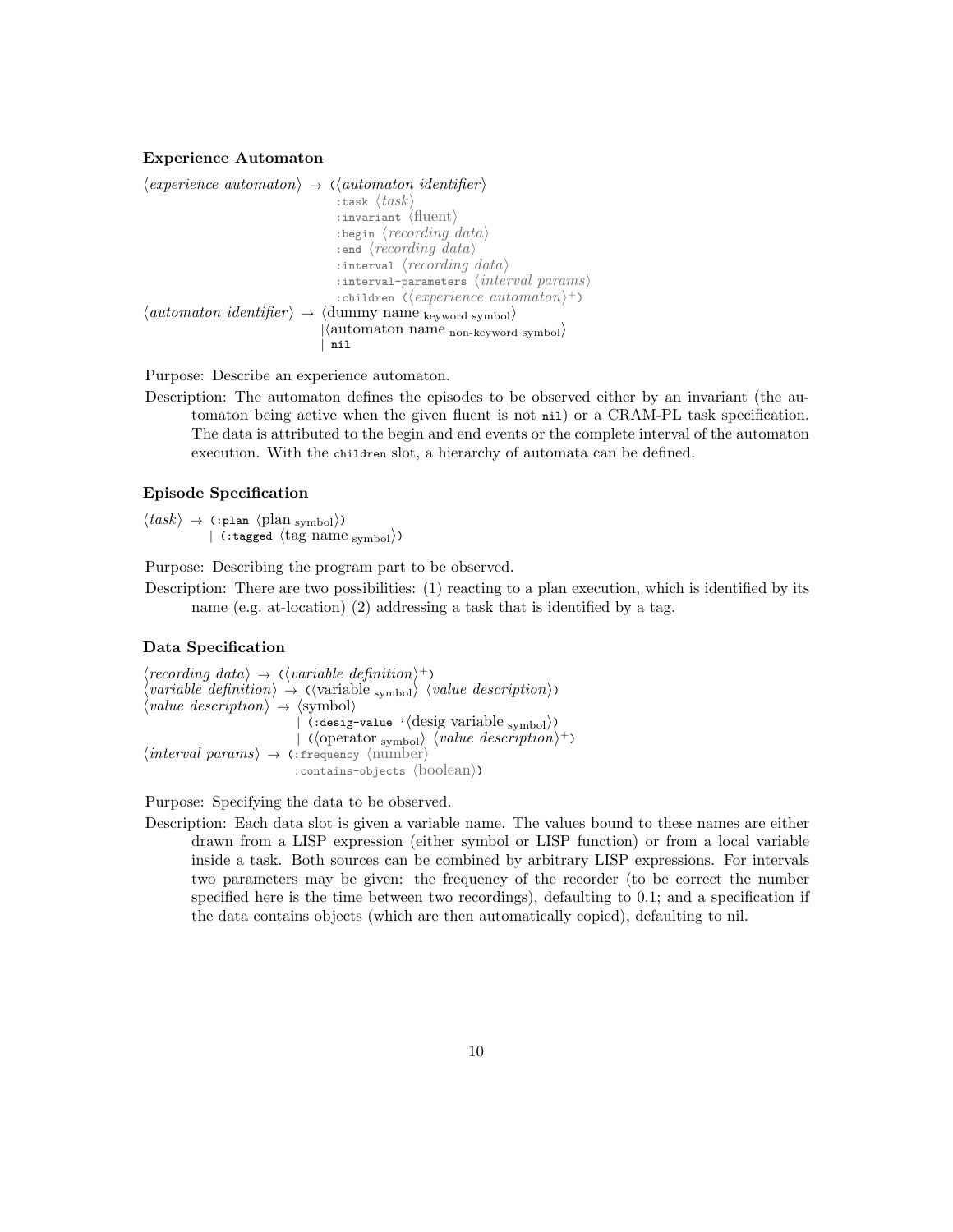## 2.3 Problem Generation

## 2.3.1 Defining Problems

```
(generate-parameter-samples
  : parameters (\langle parameter \rangle^+): relation \langle relation \rangle)
```
Purpose: Generate a list of problems.

Description: Problems are a vector of values attributed to some variables. With the construct generate-parameter-samples a list of such problems is generated according to the specification.

### Parameter Defintions

 $\langle parameter \rangle \rightarrow \langle \langle variables \rangle \langle parameter \; source \rangle$ )  $\langle variables \rangle \rightarrow \langle variable_{\text{symbol}} \rangle$  | ( $\langle variable_{\text{symbol}} \rangle^+$ )  $\langle parameter\ source\rangle \rightarrow :$ random :min  $\langle min\ value\rangle :$ max  $\langle value\ number\rangle$ : samples  $\langle \text{quantity integer} \rangle$  $|:$ cover :min  $\langle min \ value \rangle :$ max  $\langle value \ number \rangle$ : interval  $\langle$  value number $\rangle$ |:predefined ( $\langle$ value  $_T \rangle^+$ )  $\langle \textit{min value} \rangle \rightarrow \text{\underline{0.0}}$   $|\langle \textit{value }_\text{number} \rangle$ 

Purpose: Define how values are generated.

Description: For each variable define a list of values, which can either be random, covering a range of values systematically or by giving an explicit list.

### Relations

```
\langle relation \rangle \rightarrow (\langle relation \; keyword \rangle \; \langle relation \; argument \rangle^+)\langle relation\; keyword \rangle \,\rightarrow \, \underline{\texttt{:dep}}\; \vert \texttt{:indep-min} \; \vert \texttt{:indep-max}\langle relation \ argument \rangle \rightarrow \langle variable \ symbol \rangle |\langle relation \rangle
```
Purpose: Combine the individual variable value lists into problems.

Description: Every problem consists of one value for each variable. The individual lists can either be combined with a cross product  $(\cdot, \text{dep})$  or by taking one element of each list  $(\cdot, \text{indep})$ .  $\cdot, \text{indep}$ and :indep-max are synonymous.

## 2.3.2 Using Generated Problems

```
(with-parameter-samples (:parameters (\langle parameter \rangle^+))
                                       : relation \langle relation \rangle)
  \langle \text{body}_{\text{CRAM-PL code}} \rangle
```
Purpose: Use a parameter list inside CRAM-PL code.

Description: Runs the body code in a loop, binding the variables defined in the parameters slot to one problem per loop run. Using the variables in the body, the code is executed with different parameterizations.

 $\rightarrow$  see example in 3.1 on page 16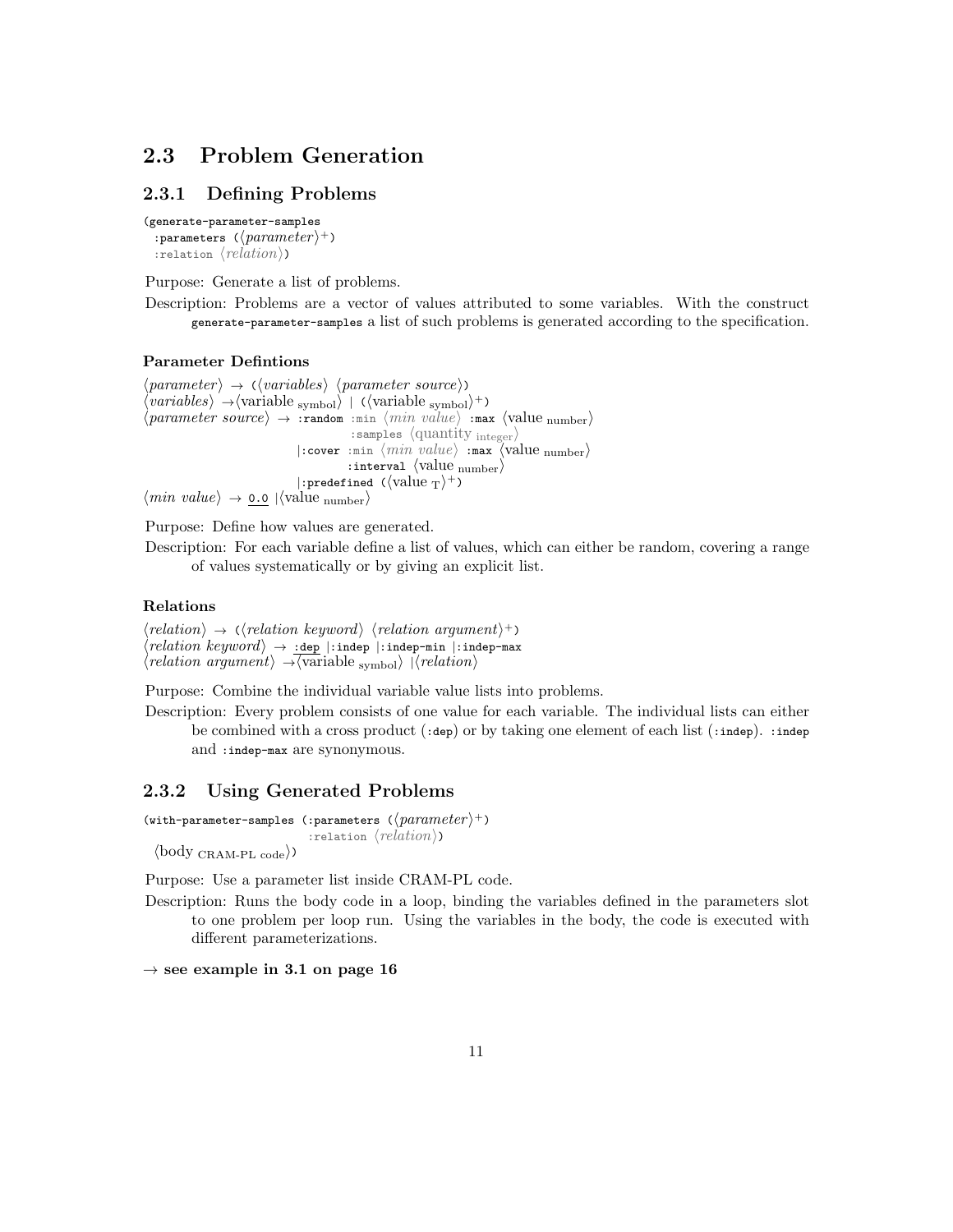## 2.4 Abstract Experiences

## 2.4.1 Experience Definition

```
(define-abstract-experience \langle experience name _{\text{symbol}}\rangle: specification \langle abstract\; automaton \rangle: experience-class \langle experience\ class\rangle: experience-class-initargs \langle keyword\ pair \rangle^+)
 \langle experience\; \;class\rangle\,\rightarrow\, \textcolor{red}{\dot{\text{r}}}\text{transient-abstract-experience}}\,\,|\langle \text{class name}\;\text{symbol}\rangle\rangle\langle keyword\ pair\rangle \rightarrow \langle \text{key word symbol}\rangle \langle \text{value }_{T}\rangle\langle abstract\ automaton\rangle \rightarrow (\langle automaton\ name\rangle_{\text{swmbol}}): begin (\langle \text{variable }_{\text{symbol}} \rangle^+): end (\langle \text{variable }_{\text{symbol}} \rangle^+): interval (\langle \text{variable }_{\text{symbol}} \rangle^+): children (\langle abstract\; automaton \rangle^+))
```
Purpose: Define an abstract experience.

Description: The definition is analogous to the raw experience. This definition only gives the structure of the automaton including the variable names without the data source to the variables. Because an abstract experience can be generated from several raw experience classes, the conversion is defined separately. A shortcut definition for an abstract experience with the conversion is presented below in Section 2.4.3.

## 2.4.2 Experience Conversion

```
(define-experience-conversion
  : from-experience \langle experience name _{\text{symbol}}\rangle:to-experience \langle experience name symbol\rangle: operations \langle conversion \rangle)
```
Purpose: Specify an abstraction step.

Description: Establishes an abstraction between two experiences, the operations being defined in the form of the abstract experience automaton.

## Basic Conversion Operations

```
\langle conversion\ automaton \rangle \rightarrow \langle abstract\ data\ automaton \rangle| (with-binding \langle binding\ defined\langle conversion\;automaton\rangle)
                                              | (with-filter \langle filter\ definition \rangle\langle conversion\;automaton\rangle)
\langle abstract\ data\ automaton \rangle \rightarrow \langle \langle automaton\ial\rangle\:occurrence-handling :ignore |:use-occurrences
                                                    : begin \langle abstraction \ data \rangle: end \langle abstraction\ data \rangle: interval \langle abstraction \ data \rangle: children \langle abstract\ data\ automaton \rangle)
\langle abstraction \ data \rangle \rightarrow (\langle variable \ assignment \rangle^+)\langle variable \; assignment \rangle \rightarrow (\langle variable \; symbol \rangle \; \langle value \; source \rangle)\langle value\ source \rangle \rightarrow \langle symbol \rangle\int \langleautomaton var data\langle<sup>9</sup>)
                              \langle \text{operator symbol} \rangle \langle \text{value source} \rangle^+)
```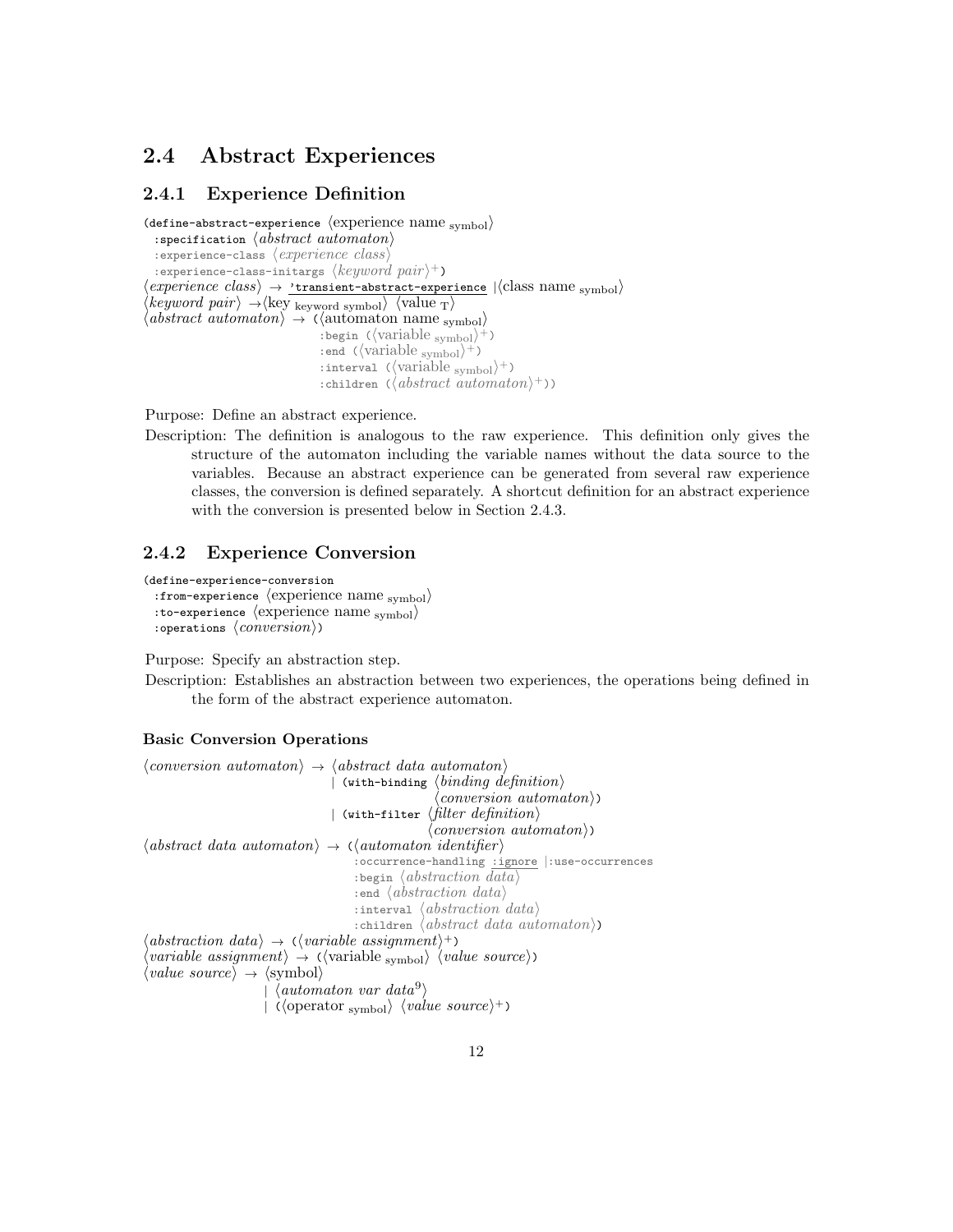Purpose: Operations for experience conversion.

Description: The automaton definition is analogous to raw experiences. The source of the variable values is now the content of the raw experience (the experience given in the from-experience declaration).

#### Sophisticated Conversion Operations

 $\langle binding\ definition \rangle \rightarrow (\langle variable\ assignment \rangle^+)$  $\langle filter \,\,definition \rangle \rightarrow (\langle binding \,\, definition \rangle : where \,\, \langle condition \,\, LISP \,\, expression \rangle)$ 

Purpose: Special operations for abstraction.

Description: These operations make the definition of abstract experiences more comfortable and powerful. In detail, the options are

- local bindings: defining local variables using the values from the raw experience, comparable to a let expression;
- filter: a way to omit unwanted experiences, similar to the event handling strategy of the raw experience, but can decide on the basis of abstracted values;

## 2.4.3 Combined Definition of Abstract Experience and Conversion

(define-abstract-experience  $\langle$  experience name  $_{\text{symbol}}\rangle$ )

```
: parent-experience \langle automaton name _{\text{symbol}}\rangle: specification \langle conversion\; automaton^{12}\rangle: experience-class \langle experience\ class\rangle
```
: experience-class-initargs  $\langle keyword\ pair \rangle^+$ )

Purpose: Compact definition of abstract experience and conversion.

Description: Abbreviation for one-to-one relationships of experiences. The syntax is almost identical to the pure abstract experience definition, the only addition being the parent experience. The automaton is defined like the one in the conversion specification.

## 2.4.4 Auxiliary Constructs for Conversion with Occurrences

## $\rightarrow$  see explanation and examples in 3.2 on page 18

```
\langle \text{aggregate-occurrences} \rangle (inction) \langle \text{occurrence-list}_{\text{sequence}} \rangle: \text{level } \langle \text{integer} \rangle | :all
  :keep-occurrence-numbers T | nil)
```
Purpose: Summarize values of several occurrences into one value or a higher-level occurrence list.

Description: Without keyword arguments, aggregate-occurrences works like reduce, with the only difference that the occurrence specifications in the data are ignored. :level specifies the level of aggregation: level 1 triggers aggregation on the hightest level, level 2 on the second highest one etc. (see examples below). With :keep-occurrence-numbers one can choose between keeping the occurrence specification as specified by :level or to ignore them. If the highest level is aggregated (i.e. the default behavior) the occurrence numbers always disappear, because the highest level doesn't have occurrence numbering.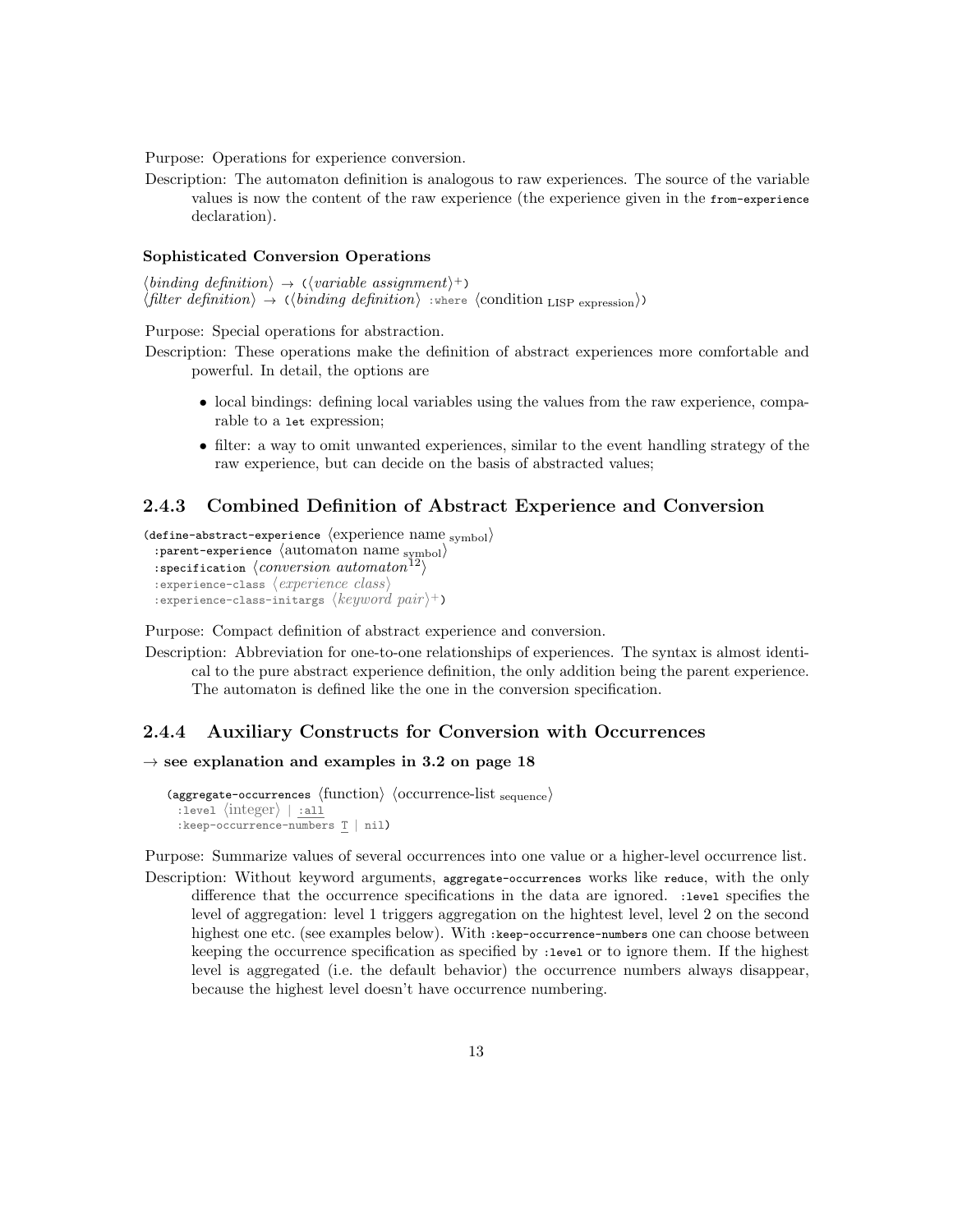```
\langlemap-occurrences \langlefunction\rangle:keep-occurrence-numbers T | nil)
  \langle occurrence-lists sequence\rangle
```
Purpose: Map over occurrences.

Description: map-occurrences applies a function to all elements of a sequence (with specified occurrences) or to the first, second, etc. elements of several sequences in turn (like mapcar). As in aggregate-occurrences the parameter :keep-occurrence-numbers specifies if the result contains the occurrence information.

(filter-occurrences  $\langle$  occurrence-list <sub>sequence</sub> $\rangle$   $\langle$  occurrence-spec  $_{list}\rangle$ )

Purpose: Filtering occurrences to a specific level.

Description: filter-occurrences is a more elaborate version of the occurrence specification in  $\langle$  automaton  $var data$ : it doesn't only retrieve one specific occurrence, but returns all occurrences whose occurrence sequence ends with the specified occurrence-spec.

## 2.5 Learning Problems

```
(define-learning-problem
  : function \{function specification\}<sup>1</sup>
  :use-experience \langle experience name <sub>symbol</sub>\rangle |\langle conversion\;automaton^{12}\rangle: learning-system (\langle class <sub>symbol</sub>) \langle keyword\ pair^{11}\rangle + \rangle: input-conversion \langle abstraction\ data^{12}\rangle| (:generate \langle conversion \rangle^+)
  :output-conversion (\langle \text{LISP expression} \rangle^+))
```
Purpose: Define a learning problem.

Description: Specify all parts of a learning problem:

- the function to be learned, the syntax being defined by the learning problem class;
- the experience, which can either be defined outside the learning problem definition with define-abstract-experience or as an anonymous experience inside the learning problem definition;
- the learning system to be used and the bias given as initialization arguments of the learning system class;
- the conversion between the function produced by the learning algorithm and the desired one (see below for more explanation).

## 2.5.1 Function Conversion

```
\rightarrow see explanation and example in 3.3 on page 20
```
<sup>&</sup>lt;sup>1</sup> see specification of learning problem class on page 14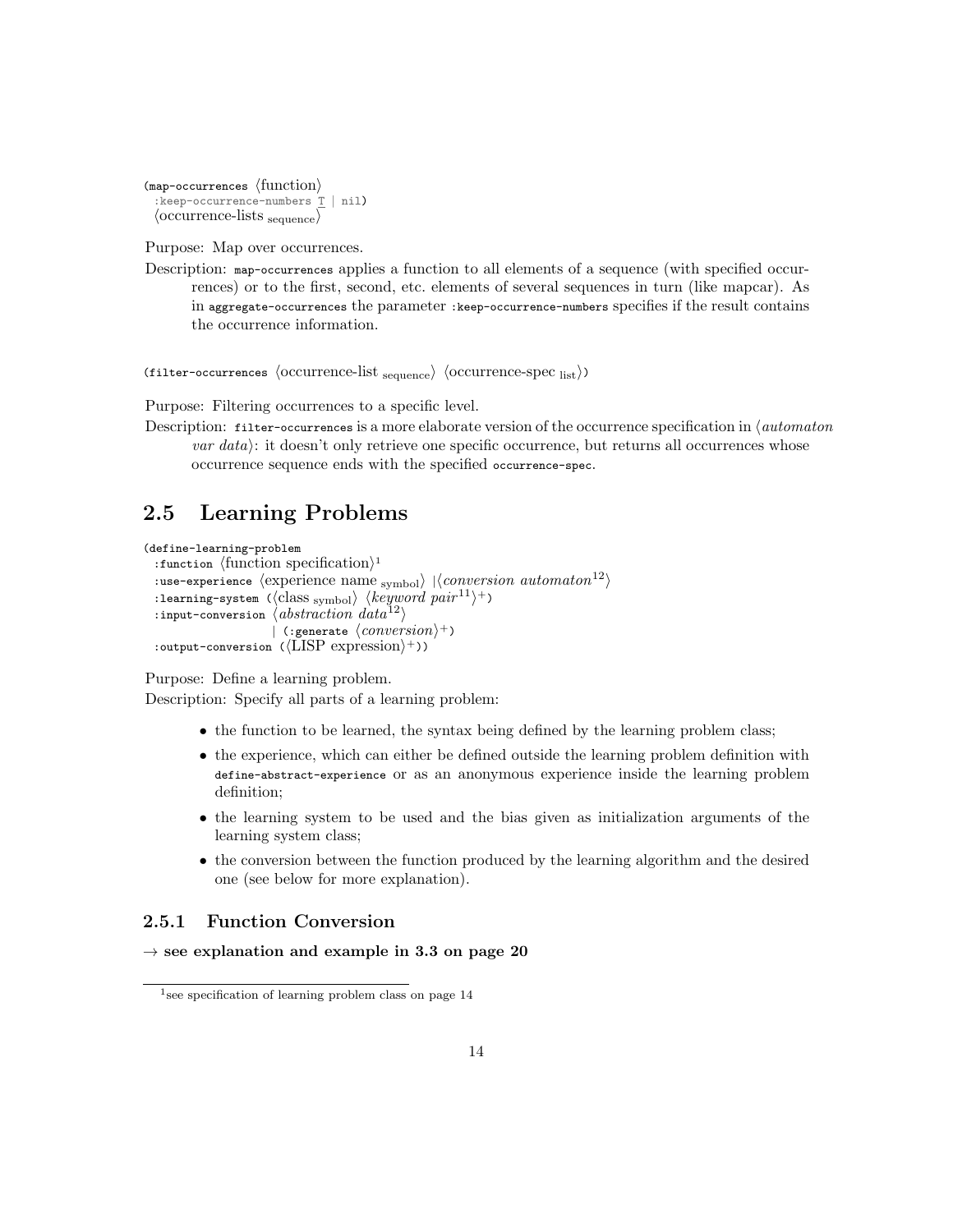#### Automatic Input Conversion

```
\langle conversion \rangle \rightarrow (:in-experience \langle experience_{\rm symbol} \rangle \langle substitution \rangle^+)| (:in-conversion \langle raw experience <sub>symbol</sub>)
                                                                   \langleabstract experience <sub>symbol</sub>\rangle\langle substitution \rangle^+\langle substitution \rangle \rightarrow :set-var \langle var-substitution \rangle :to \langle LIBP expression)
                                 |: replace \langle \text{variable }_{\text{symbol}} \rangle :by \langle \text{LISP } expression\rangle\langle var-substitution \rangle \rightarrow \langle variable_{\text{symbol}} \rangle\langle \langle \text{variable }_{\text{symbol}} \rangle \rangle \langle \text{automaton } data^g \rangle\langle \langle \text{variable} \rangle \rangle \langle \text{automaton} \text{ data}^g \rangle \langle \text{automaton} \rangle name symbol)
```
Purpose: Describe the input conversion based on the abstraction chain of the learning experience. Description: Variable substitutions can take place in any experience or conversion definition. (An abstract experience definition that integrates a conversion specification counts as an experience.) They can either replace the initial definition of a variable or substitute all occurrences of a variable in the abstraction definition (see example below). If necessary, the variable to be redefined can be specified unambiguously by giving the event and possibly the automaton name (in hierarchical experience definitions). For replacements no such specification is allowed, it is a pure substition.

## 2.6 RoLL Extensions

## 2.6.1 Experience Classes

New experience classes are simply derived from the predefined experience classes (raw experience, transient-abstract-experience, persistent-abstract-experience)

```
(defclass \langle class \space name \space symbol \rangle \space (\langle superclass \space symbol \rangle^+)(\langleslot definition\rangle^*))
```
Purpose: Define a new experience class.

Description: The definition a class definition in LISP. In addition, at least the method deliver-experience should be provided for the specified class, which takes an incoming experience and processes it in some way (for transient experiences to pass it on to another conversion step or for persistent experiences to store the data). In addition, for persistent experiences that are not used as learning experience the method retrieve-experience must be defined.

## 2.6.2 Learning Problem Classes

(define-learning-problem-class  $\langle$ lp-class name <sub>symbol</sub>)  $(\langle$ superclass <sub>symbol</sub> $\rangle$ <sup>+</sup>)  $\left(\langle\text{slot definition}\rangle^*\right)$  $\langle \text{definition-schema } (\langle \text{keyword }_{\text{symbol}} \rangle \langle \text{argument }_{\text{symbol}} \rangle^*)$ : name-generation  $\langle \text{LISP}[\text{expression}] \rangle$ : initargs ( $\langle keyword\ pair^{11}\rangle$ )+) Purpose: Define a new learning problem class.

Description: The definition is similar to a class definition in LISP. The definition schema is the pattern after which the function in the learning problem must be defined. The keyword gives an identifier, the rest are arguments. The arguments are bound to slots in the slot definitions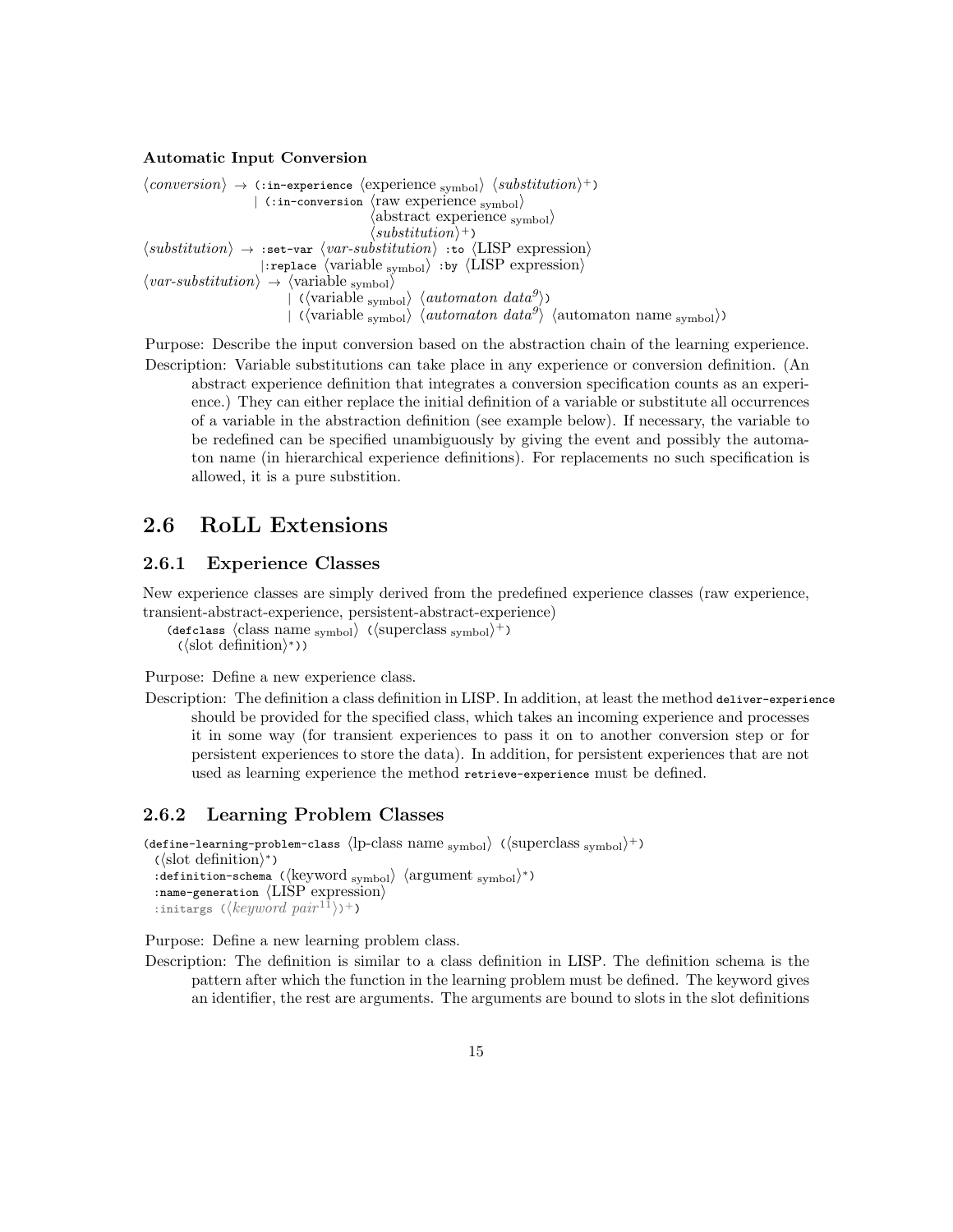whose initargs comply with the argument name, if such slots exist. The initargs declaration establishes the connection between arguments and slots explicitly. The name-generation declaration should contain a functional expression returning a string. The generated name is used as an identifier for the learning problem.

## 2.6.3 Learning Systems

New learning systems aren't defined by a RoLL construct. Rather, a learning system is a class (derived from the RoLL class learning-system) defined with the LISP defclass construct and an experience class definition for storing the learning data. To integrate the learning system, the following methods must be added:

- do-learning
- integrate-learned-function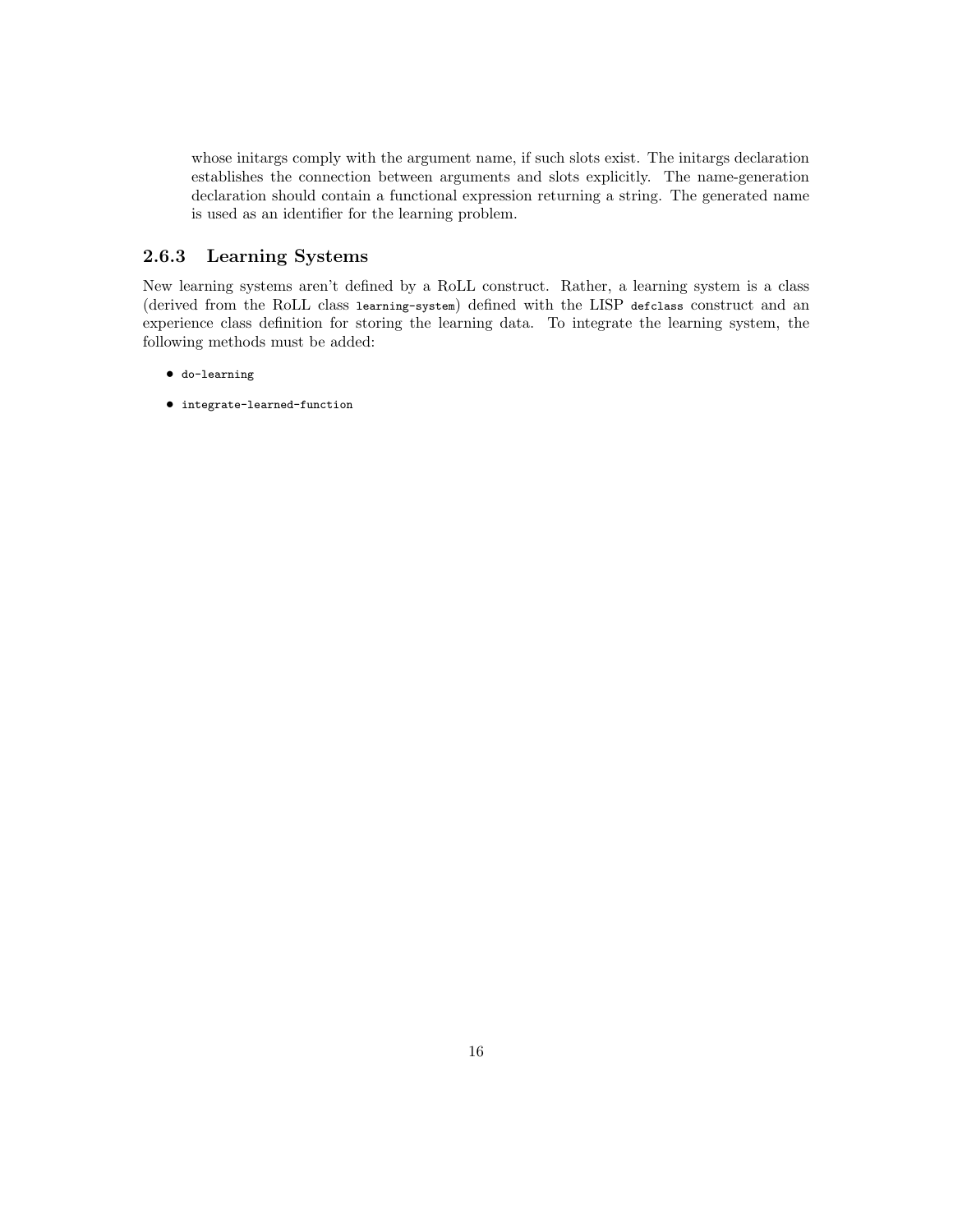## Chapter 3

# Additional Explanations and Examples

## 3.1 Problem Generation

The syntax and working of the problem generator (explained in 2.3 on page 10) can best be explained by examples. The RoLL specification of the problem generator contains two parts: (1) the parameters and a description of what kind of values they should each adopt in subsequent program runs and (2) the relation between the parameters. The default relation between parameters is dependency.

Here is the first example of a problem generator specification:

```
( generate-parameter-samples
 : parameters ((x : random : min 1.0 : max 2.0 : samples 2)
               (y : predefined (4 5 6)): relation (: dep x y))
```
With this declaration six pairs of parameter values are generated in total. For the parameter  $x$  two random values in the range between 1.0 and 2.0 are generated, for example 1.7654 and 1.286. The three possible values for parameter y are given in the specification. The two value lists for both parameters are then combined according to the relation specification. In this case the parameters are defined to be dependent, which corresponds to the cross product of the two lists, so that the resulting list of values would be ((1.8595252 6)(1.8595252 5)(1.8595252 4)(1.6935984 6)(1.6935984 5) (1.6935984 4)). In each run of the acquisition program, one pair is used, so that in the first run, parameter x takes the value 1.7654 and y is bound to the value 4. In this example the relation specification is redundant, because the dependency of both values is the default.

In the following example we see how the number of problems is determined automatically. It is almost identical to the previous one.

```
( generate-parameter-samples
 : parameters ((x : random : min 1.0 : max 2.0)
               (y : predefined (4 5 6)): relation (: indep x y))
```
Here the two parameters are declared to be independent and for parameter  $x$  the number of needed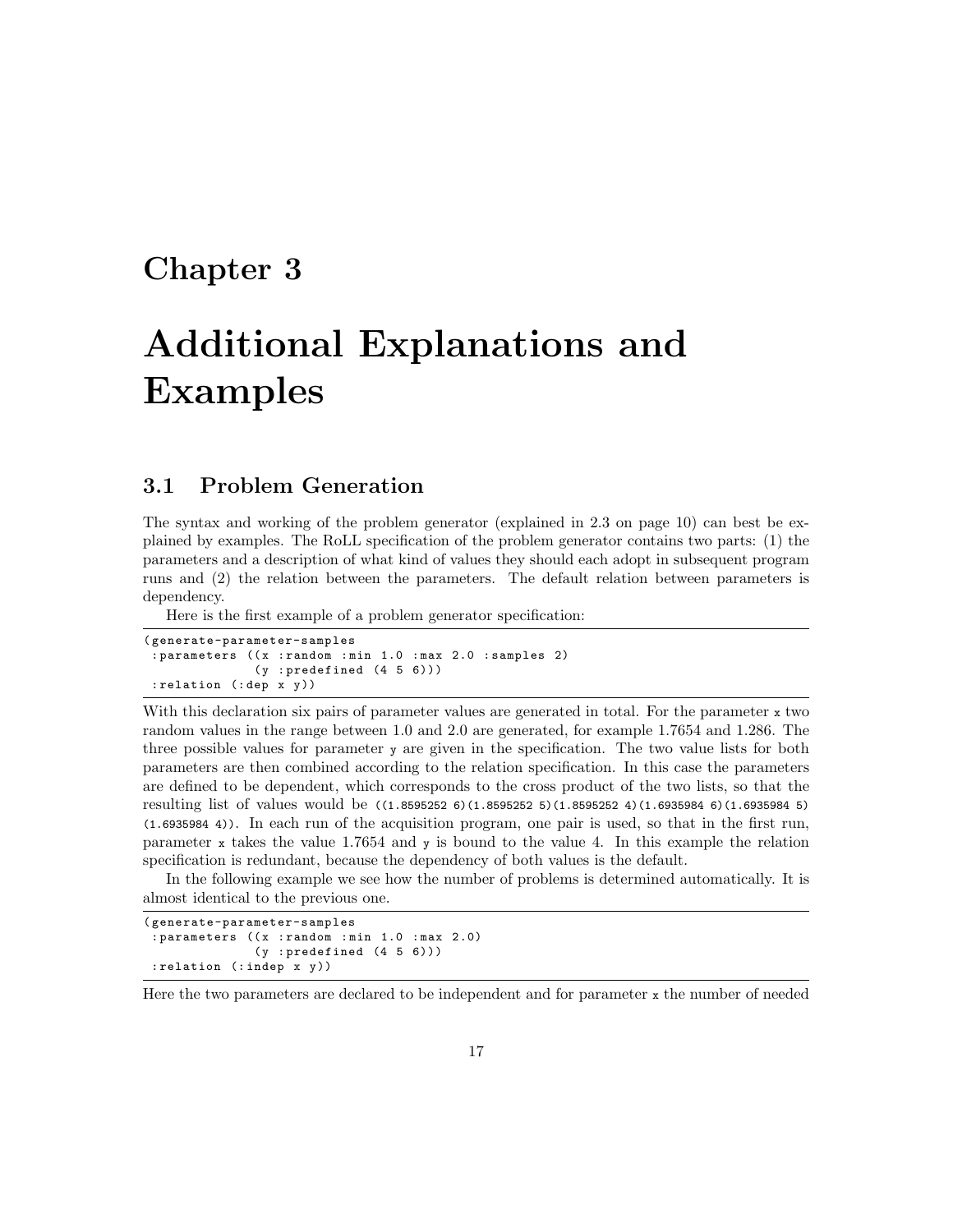samples is not given. The overall number of problems is determined by parameter y and the number of needed samples for x is set automatically to three. A possible result of this specification is ((1.2603241 4)(1.228759 5)(1.1549773 6)).

Now what happens if we declare  $x$  and  $y$  to be independent, but additionally specify that we want only two different values for  $x$  as we have done in the first example? The overall number of problems could be two, because for parameter x only two values are generated, but then we have to omit one of the values for y. Contrariwise, if we want all the possible values of y to be used, one of the values of x must be utilized twice. This ambiguity has to be resolved by the programmer. The relation specification (:indep-min x y) produces the first variant, for example ((1.6880503 4)  $(1.7453804 5)$ , whereas with the declaration  $(\cdot \text{indep-max } x y)$  a list of three problems is generated:  $((1.3849926 4)(1.7848289 5)(1.3849926 6)).$ 

If two parameters are to take the same values, the declaration can be abbreviated. For example, if a parameter u is to take the same possible values as y, we could declare  $((y u) :predefined' (4 5 6)).$ In this case with predefined values we could as well have copied the declaration for y and used it for u. If the values are determined randomly, however, the two declarations have different results.

| (generate-parameter-samples                                        |  |  |  |  |  |  |  |  |  |  |
|--------------------------------------------------------------------|--|--|--|--|--|--|--|--|--|--|
| : parameters $((x \ y) :$ random : min 1.0 : max 2.0 : samples 2)) |  |  |  |  |  |  |  |  |  |  |

This specification produces two random values, which are both used for parameters  $x$  and  $y$ , so that the resulting problem list might look like this: ((1.7241 1.7241)(1.7241 1.8092)(1.8092 1.7241)(1.8092 1.8092)). In contrast, the following specification generates two separate lists of random values, which are then combined. The result could be  $((1.3703 \; 1.3379)(1.3703 \; 1.8953)(1.8114 \; 1.3379)(1.8114$ 1.8953)).

```
( generate-parameter-samples
 : parameters ((x : random : min 1.0 : max 2.0 : samples 2)
               (y : random : min 1.0 : max 2.0 : samples 2)))
```
Finally, we present a more complex example with different relations between the variables. We also see how a range of discretized values is covered completely.

```
( generate-parameter-samples
 : parameters ((x : random : min 1.0 : max 2.0 : samples 2)
               (y : predefined (4 5 6))(u : cover : min 0.0 : max 2.0 :interval 0.6)
               (w : cover : max 2.0 : interval -0.6)): relation (: indep-max (: dep x u) (: indep-min y w)))
```
The value specification of parameters  $x$  and  $y$  is the same as in the examples before, the number of possible values for  $x$  is restricted to two. The additional parameters  $u$  and  $v$  cover a range between 0.0 and 2.0 (the specification :min 0.0 is redundant, as 0.0 is the default minimum value). The discretization step is 0.6 for both values, but the discretization of u starts at 0.0, which gives the values 0.0, 0.6, 1.2, and 1.8. In contrast, the values for  $\bf{w}$  are 2.0, 1.4, 0.8, and 0.2.

Now let's have a closer look at the dependencies between the variables. Parameters  $x$  and u depend upon each other. As x provides two values and u four values, we get a total of eight problems for the combination.  $\mathbf y$  and  $\mathbf w$  are declared to be independent and the lower possible number of values is to be used. This means that three problems are proposed for the combination of y and w, one of the values of w being discarded. The overall combination of the sublists for  $x/u$ and  $y/\nu$  are to be combined as independent lists using the maximum number of problems that can be generated. The result is a list of eight values (the ordering of the values is  $x, u, y, w$  as specified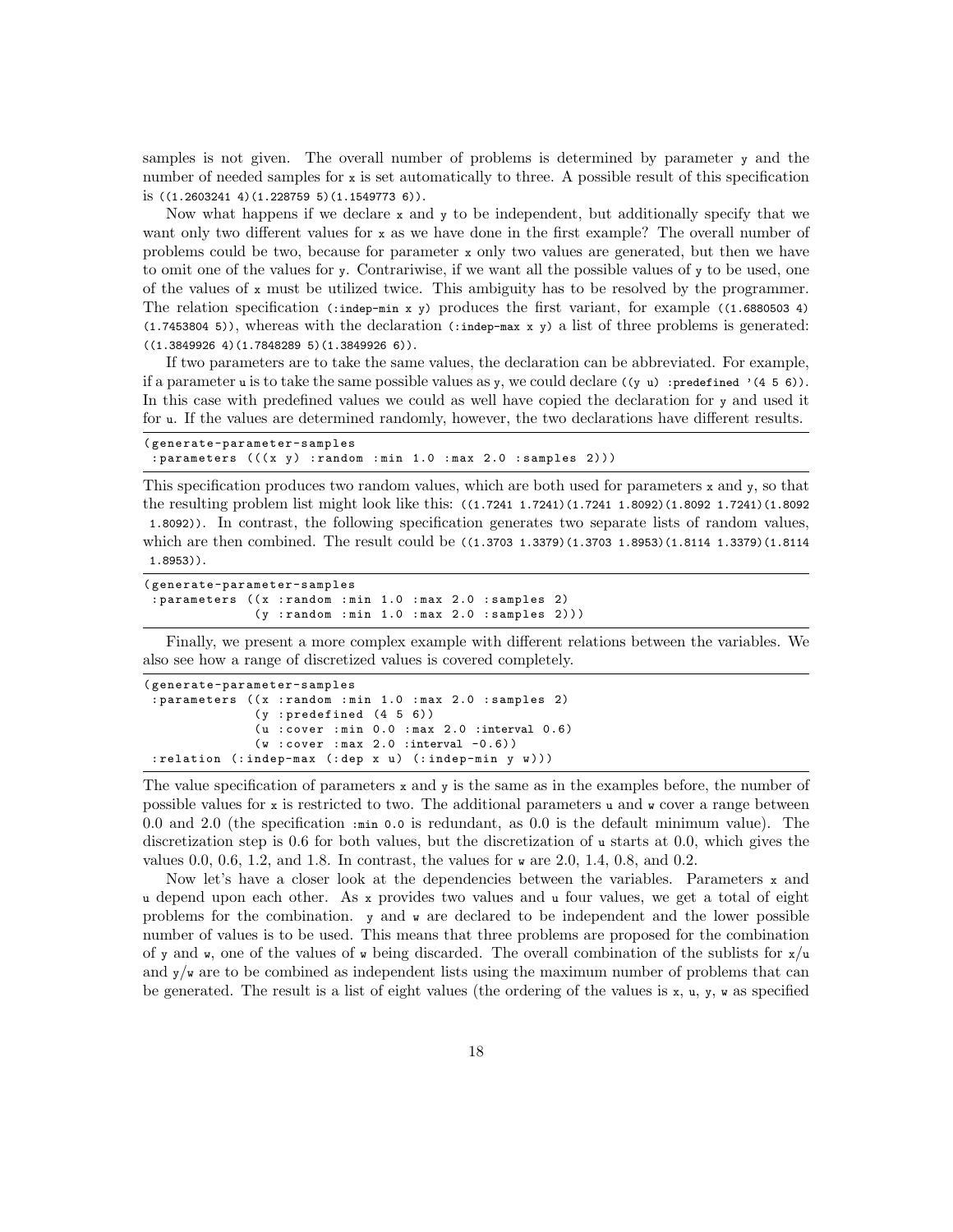by the dependency relation):

((1.4037962 1.8 4 2.0) (1.4037962 1.2 5 1.4) (1.4037962 0.6 6 0.8) (1.4037962 0.0 4 2.0) (1.4152595 1.8 5 1.4) (1.4152595 1.2 6 0.8) (1.4152595 0.6 4 2.0) (1.4152595 0.0 5 1.4))

We see that two random variables have been generated for parameter x: 1.4037962 and 1.4152595. They are combined in a cross product with the four values of u. The values for y and w are added independently, but the value 0.2, which would be possible for  $\bf{w}$  is never used, because it was discarded when combining the lists of  $y$  and  $\bf{w}$  with the minimum independence relation.

Finally, we should mention how the generated values can be used in the program that controls the robot during experience acquisition. The construct generate-parameter-samples used in the examples generates a nested list of values as shown. They can be bound to variables by LISP constructs such as destructuring-bind and be used in the program. One has to take care of the order in which the values are arranged in the generated list. A more elegant way is provided by the RoLL construct with-parameter-samples, whose syntax is similar to the generate-parameter-samples construct, but includes a loop and a let expression, so that in each run of the loop the parameter variables are bound to new values, which can be used in the body of the construct.

## 3.2 Auxiliary Constructs for Conversion with Occurrences

## 3.2.1 Background

If the experience automaton of the raw experience contains several levels, it is possible that lowerlevel automata are invoked more often than higher-level automata (e.g. when gripping, the robot might need several attempts to close its gripper). This behavior is coded in "occurrences", which are stored with the data and keeps track of the hierarchial order.

The occurrence of an automaton invokation (and the data observed therein) is given by a list of numbers. A level 0 (or top level) automaton has no occurrence specification, because it can only be detected once per experience. The occurrences of a level 1 automaton are stored in a list of one element: (0) is the first occurrence, (1) the second and so on. For higher levels, the occurrence specification is a list of more elements, where the numbers further to the right denote higher-level occurrences. For example (<experience-data> 0 1) indicates that the outer automaton is in its second iteration and this piece of data is the first occurrence of the subautomaton in this second run of the higher-level automaton.

This numbering is of importance when handling complex experiences. One way of dealing with occurrences is to ignore them. The default access in the experience conversion with (:var ...) (see  $\langle$  automaton var data $\rangle$ ) uses :only-occurrence as its default occurrence specification. Even if more occurrences exist, only the first one is used, but a warning is issued to show that some occurrences will be ignored. If all but the first occurrence are ignored deliberately, the warning can be avoided by specifying :first-occurrence. Alternatively the keyword :last-occurrence is accepted or a list of numbers specifying one specific occurrence (however, this is dangerous, because there is no guarantee that the automaton has been activated a specific number of times).

The syntax of the constructs is explained in 2.4.4 on page 12.

## 3.2.2 Examples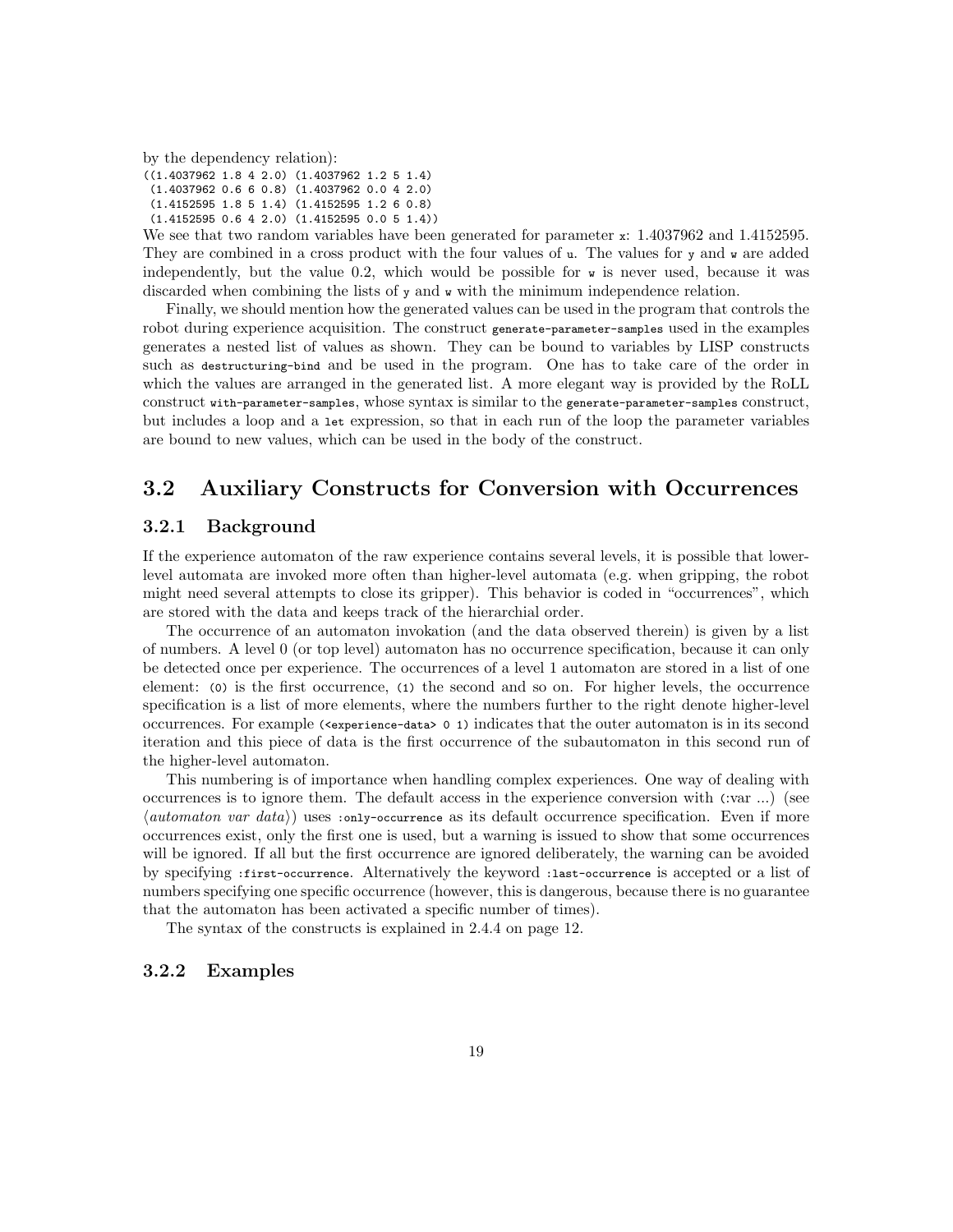```
(\text{defranometer occurrence-list-1 } '(a 0 0 0) (b 1 0 0) (c 0 1 0) (d 1 1 0) (e 2 1 0)(f 0 0 1) (g 1 0 1) (h 0 1 1)))( defparameter occurrence-list-2 '((1 0 0 0) (2 1 0 0) (3 0 1 0) (4 1 1 0) (5 2 1 0)
                                   (6 0 0 1) (7 1 0 1) (8 0 1 1)))
( defparameter occurrence-list-3 '((1 0 0 0) (2 1 0 0) (3 0 1 0) (4 1 1 0) (5 0 0 1)
                                  (6 0 1 1) (7 1 0 1) (8 0 1 1)))
( defparameter occurrence-list-4 '((1 0 0 0) (2 1 0 0) (3 0 1 0) (4 1 1 0)
                                   (5 2 1 0) (6 0 0 1) (7 1 0 1)))
```
## Aggregation

```
( roll : aggregate-occurrences # ' list occurrence-list-1 )
(((((((A \ B) C) D) E) F) G) H)( roll : aggregate-occurrences # '+ occurrence-list-2 )
36
```
The specification of levels leads to different stages of aggregation: the higher the level, the less values are aggregated:

```
( roll : aggregate-occurrences # ' list occurrence-list-1 : level 1)
(((((((A \ B) C) D) E) 0) (((F G) H) 1))( roll : aggregate-occurrences # ' list occurrence-list-1 : level 2)
(( (A \ B) 0 0) (( (C \ D) E) 1 0) (( F G) 0 1) (H 1 1))( roll : aggregate-occurrences # ' list occurrence-list-1 : level 3)
((A \ 0 \ 0 \ 0) \ (B \ 1 \ 0 \ 0)) (C 0 1 0) (D 1 1 0) (E 2 1 0) (F 0 0 1) (G 1 0 1) (H 0 1 1))
( roll : aggregate-occurrences # '+ occurrence-list-2 : level 1)
((15 0) (21 1))( roll : aggregate-occurrences # '+ occurrence-list-2 : level 2)
((3 0 0) (12 1 0) (13 0 1) (8 1 1))
( roll : aggregate-occurrences # '+ occurrence-list-2 : level 3)
((1 0 0 0) (2 1 0 0) (3 0 1 0) (4 1 1 0) (5 2 1 0) (6 0 0 1) (7 1 0 1) (8 0 1 1))
The same examples with :keep-occurrence-numbers set to nil:
( roll : aggregate-occurrences # ' list occurrence-list-1 : level 1 : keep-occurrence-numbers nil )
(((((A \ B) C) D) E) ((F G) H))( roll : aggregate-occurrences # ' list occurrence-list-1 : level 2 : keep-occurrence-numbers nil )
((A \ B) ((C \ D) E) (F G) H)( roll : aggregate-occurrences # ' list occurrence-list-1 : level 3 : keep-occurrence-numbers nil )
(A \ B \ C \ D \ E \ F \ G \ H)( roll : aggregate-occurrences # '+ occurrence-list-2 : level 1 : keep-occurrence-numbers nil )
(15 21)
```
( roll : aggregate-occurrences # '+ occurrence-list-2 : level 2 : keep-occurrence-numbers nil ) (3 12 13 8)

( roll : aggregate-occurrences # '+ occurrence-list-2 : level 3 : keep-occurrence-numbers nil )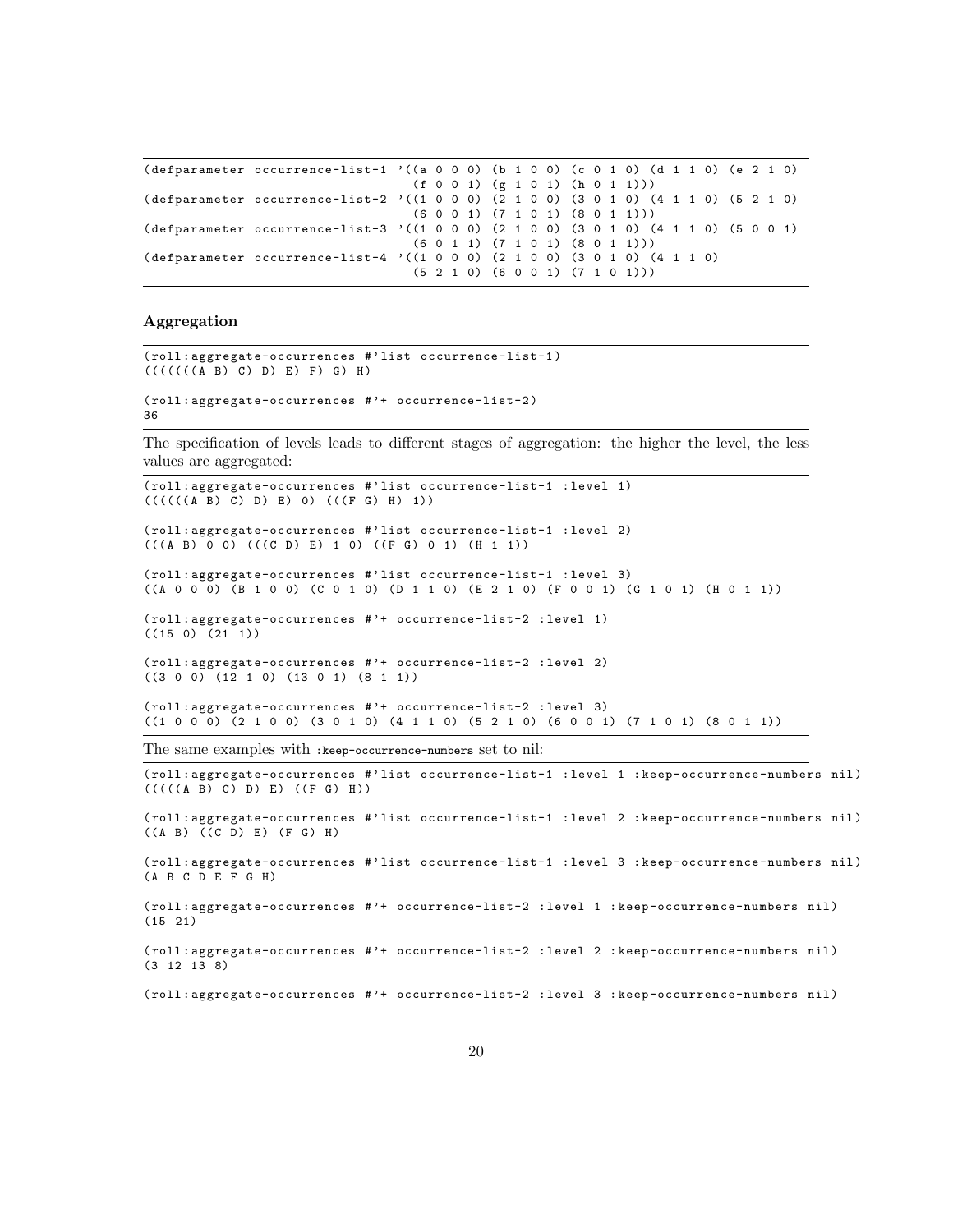#### Mapping

```
( roll : map-occurrences # '1+ occurrence-list-2 )
((2 0 0 0) (3 1 0 0) (4 0 1 0) (5 1 1 0) (6 2 1 0) (7 0 0 1) (8 1 0 1)
(9 0 1 1)( roll : map-occurrences # '1+ : keep-occurrence-numbers nil occurrence-list-2 )
(2 3 4 5 6 7 8 9)
( roll : map-occurrences #' cons occurrence-list-1 occurrence-list-2 )
((A . 1) 0 0 0) ((B . 2) 1 0 0) ((C . 3) 0 1 0) ((D . 4) 1 1 0)((E . 5) 2 1 0) ((F . 6) 0 0 1) ((G . 7) 1 0 1) ((H . 8) 0 1 1))( roll : map-occurrences #' cons : keep-occurrence-numbers nil occurrence-list-1 occurrence-list-2 )
((A . 1) (B . 2) (C . 3) (D . 4) (E . 5) (F . 6) (G . 7) (H . 8))
```
For a reasonable mapping, the occurrence specifications should match, als in occurrence-list-1 and occurrence-list-2. map-occurrences tests if the specifications match and issues a warning:

```
( roll : map-occurrences #' cons occurrence-list-3 occurrence-list-2 )
WARNING :
   [EXPERIENCE CONVERSION] Incompatible occurrence specification in map-occurrences
WARNING :
   [EXPERIENCE CONVERSION] Incompatible occurrence specification in map-occurrences
((1 \t1) 0 0 0) ((2 \t2) 1 0 0) ((3 \t3) 0 1 0) ((4 \t4) 1 1 0)((5 \t5 0 0 1) ((6 \t5 6 0 1 1) ((7 \t5 7 1 0 1) (8 \t5 8 0 1 1))
```
If the lengths of the lists don't match, the normal mapcar behavior of ignoring additional elements of the longer list is used, in this case no warning is issued:

```
( roll : map-occurrences #' cons occurrence-list-1 occurrence-list-4 )
(((A . 1) 0 0 0) ((B . 2) 1 0 0) ((C . 3) 0 1 0) ((D . 4) 1 1 0)((E . 5) 2 1 0) ((F . 6) 0 0 1) ((G . 7) 1 0 1))
```
### Filtering

( roll : filter-occurrences occurrence-list-1 '(1 0))  $((C 0 1 0) (D 1 1 0) (E 2 1 0))$ 

#### Compound Example

Here is a short example of how these constructs can be applied in the context of experience conversion. We start with the definition of the raw experience (with a hierarchical automaton):

```
( roll : define-raw-experience navigation-time-hierarchy-exp
    : specification ( top
                       : task (: tagged my-tag )
                       : begin ( ( timestep-top ( get-universal-time )) )
                       : end ( (timestep-top (get-universal-time)) )
                       : children ( ( nav
                                      : task (: plan at-location )
                                      : begin ( ( timestep ( get-universal-time )) )
```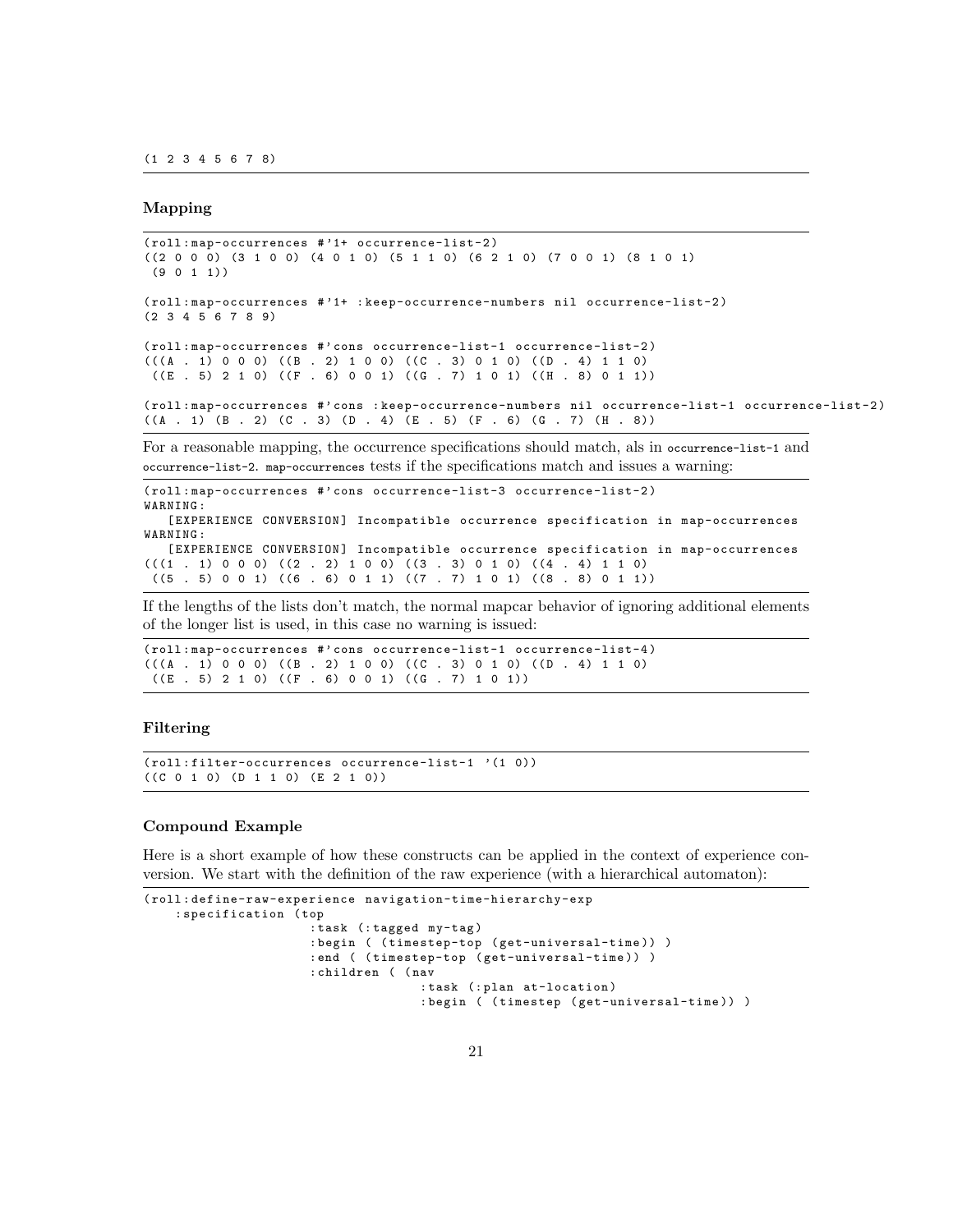The data of the occurrences can be treated in different ways:

```
( roll : define-abstract-experience navigation-time-hierarchy-exp-format
  : parent-experience navigation-time-hierarchy-exp
  : specification
    (nii): begin ( ( start-top (: var timestep-top (: begin top )))
                (start-times-nav (: var timestep (: begin nav) : all-occurrences))
                ( start-times-nav-sum ( roll : aggregate-occurrences
                                         #'+
                                         (: var timestep (: begin nav) : all-occurrences ) ) )
      : end ( (end-top (: var timestep-top (: end top)))
              ( end-times-nav (: var timestep (: end nav ) : all-occurrences ) )
              ( durations-nav ( roll : map-occurrences # '- : keep-occurrence-numbers nil
                                 (: var timestep (: end nav) : all-occurrences)
                                 (: var timestep (: begin nav) : all-occurrences)))
              ( avg-duration ( roll : aggregate-occurrences
                               #'(lambda (& rest args) (/ (apply #'+ args) (length args)))
                               ( roll : map-occurrences # '-
                                 (: var timestep (: end nav) : all-occurrences)
                                 (: var timestep (: begin nav) : all-occurrences ) ) ) ) )
  : experience-class roll : format-experience )
```
## 3.3 Input and Output Conversion of the Learning Problem

## 3.3.1 Background

Once the learning problem class and an appropriate learning system have been added to RoLL, learning problems can be defined and executed. Every learning problem can be addressed by a unique name. For performing the learning process, the function learn must be called with the learning problem as an input parameter. The learn function should only be called after the experiences have been acquired. In the current version of RoLL the scheduling of experience acquisition and learning is performed manually, therefore both processes are treated independently.

For specifying a learning problem, it is necessary to state what is to be learned by giving a learning problem class with appropriate parameters. For example, for learning the time model of the routine navigate, the specification according to the learning problem class of routine models is (:model navigate :time). The order in which the parameters navigate and :time are to be given is not part of RoLL, but is defined by the learning problem class :model.

Secondly, the experiences that are to be used for learning must be specified. The experience given in the learning problem must be of a type that is understood by the learning system.

The learning system to be used is the third component of the learning problem specification. It also includes the parameterization of the learning algorithm for the problem at hand.

Finally, the abstracted values used for learning must be associated to the input values of the resulting function. We explain this point in more detail, because it is an important step in the context of experience abstraction.

Consider a low-level navigation routine to be learned. The raw experiences might be gathered by controlling the robot in a random way and recording pairs of start and end points together with the low-level navigation commands, which is a vector of the form  $\langle x_0, y_0, \varphi_0, x_1, y_1, \varphi_1, rot_0, trans_0 \rangle$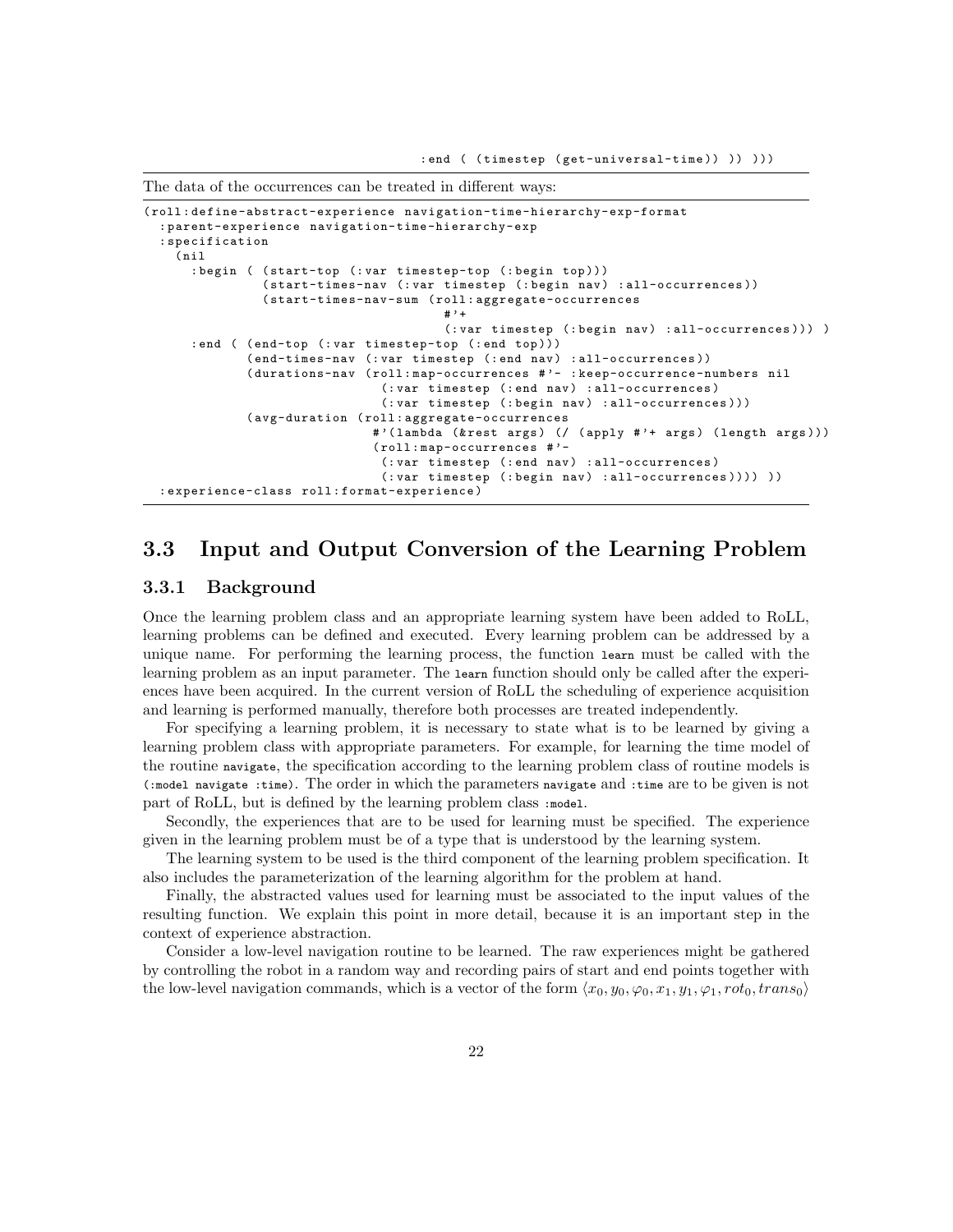with the robot's position at time 0, its position at time 1 and the commands given at time 0. After observing such a vector, we can expect the robot to reach position  $\langle x_1, y_1, \varphi_1 \rangle$  from position  $\langle x_0, y_0, \varphi_0 \rangle$  if it gives the command  $\langle rot_0, trans_0 \rangle$ .

This experience representation might not be suitable for learning, because absolute positions are given and therefore identical navigation situations are treated as distinct cases if the positions are translated or rotated in 2D space. Therefore, the experiences are abstracted to a form  $\langle distance, \varphi_0, \varphi_1, rot_0, trans_0 \rangle$ , the correlation to the original experience being depicted in Figure 3.1. Now the signature of the learned function is  $distance \times \varphi'_0 \times \varphi'_1 \to rot_0 \times trans_0$ . However, in a world with many obstacles, the original representation with absolute positions might be more appropriate, since navigation paths must be chosen according to the location of the obstacles. So for learning a navigation routine, different experience abstractions are possible. The call to the learned function should be the same, no matter which abstraction is used for learning, in the example  $x_0 \times y_0 \times \varphi_0 \times x_1 \times y_1 \times \varphi_1 \to r \circ t_0 \times trans_0$ . However, the functions produced by the learning system expect to be called according to the abstracted experience.

Figure 3.2 illustrates this phenomenon. The function  $F$  is the one that is intended to be learned with the signature  $x \times y \times z \rightarrow v \times w$ , whereas f is the function produced by the learning algorithm with the signature  $h \times i \to j \times k$ . The experience data is prepared for learning by a multi-step abstraction process involving abstractions  $A_0$ ,  $A_1$  and  $A_2$ .

When F is called, it gets the originally intended input values x, y and z, which must be converted with the same abstractions as the learning experience and can then be used to call  $f$ . The output of f is not exactly what the caller of F expects. Therefore, the output values  $\langle j, k \rangle$ must be transformed to  $\langle v, w \rangle$  by applying the abstraction chain  $A_0, A_1, A_2$  backwards. This whole procedure has two tricky parts: (1) How can the original abstraction definitions be used, i.e. how do the values  $\langle x, y, z \rangle$  correspond to the values of the raw experience? and (2) How can the reverse abstractions be calculated?

To illustrate the first question, consider again the example of the navigation routine to be learned. The position  $\langle x_1, y_1, \varphi_1 \rangle$  is obtained by random control of the robot. In contrast, for the resulting function, these values come from the goal position, which is given as the input. Thus, for applying the abstractions, which have already been specified, RoLL must be told that the pose  $\langle x_1, y_1, \varphi_1 \rangle$  of the raw experience corresponds to the goal position of the function F. The position  $\langle x_0, y_0, \varphi_0 \rangle$  needn't be specified further, because in both cases it denotes the robot's current position. Then the abstraction steps for the input values of f are generated automatically.

RoLL also offers the possibility to specify the complete input abstraction explicitly. This means

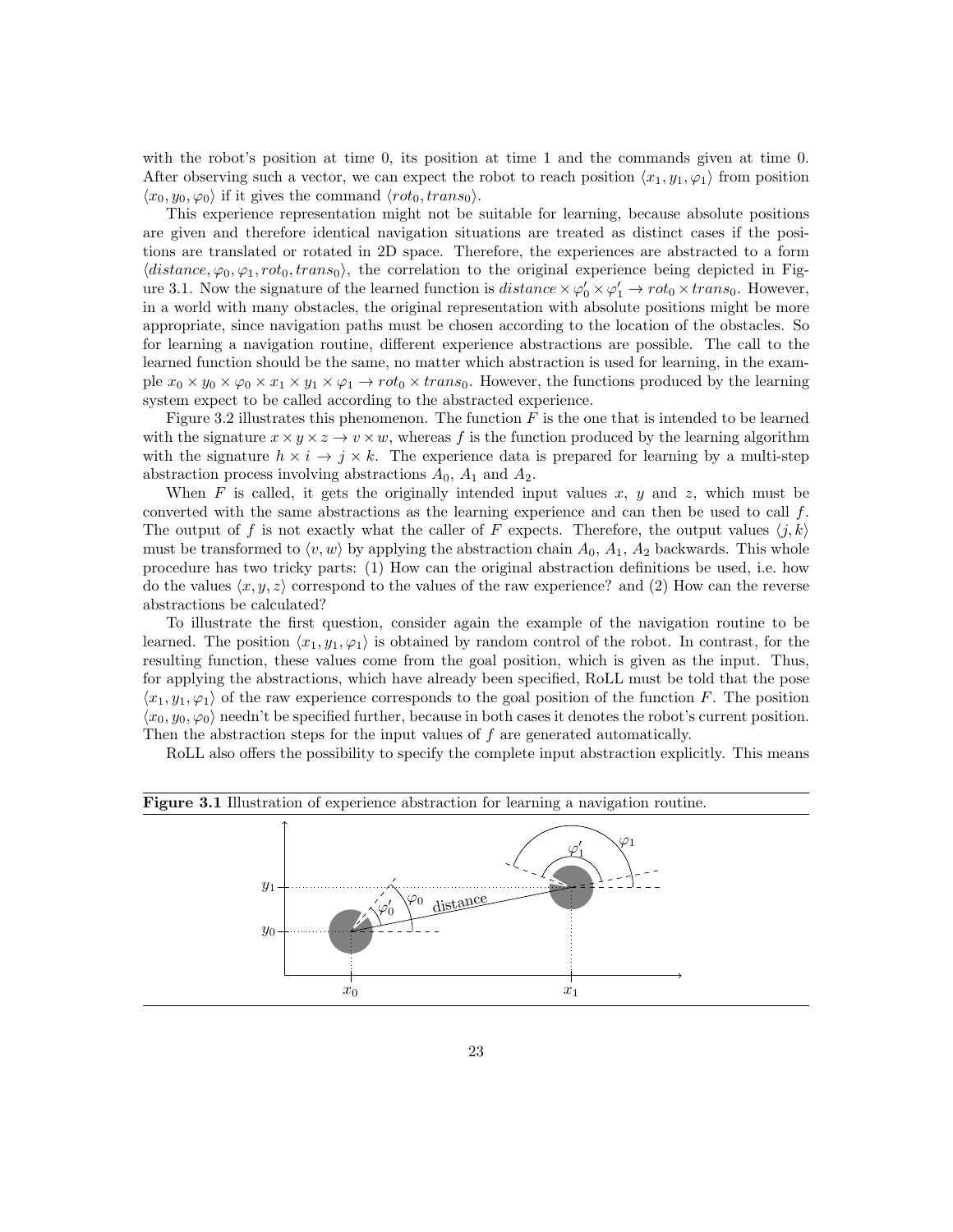to ignore the already defined abstractions for the experiences and to define a function converting the input of  $F$  to the input of  $f$ . However, one has to take care that when the experience abstraction is changed, the input abstraction to the learned function must be changed as well. Therefore, the automatic generation is to be preferred.

For the back transformation of output values, RoLL only offers the manual method of specifying a function that converts  $\langle j, k \rangle$  to  $\langle v, w \rangle$ . This is because for the input conversion the abstractions are known, but for the output conversion the reverse abstractions would have to be generated. This might be possible in simple cases, for example for algebraic expressions, but can be really hard when complex LISP functions with conditionals and recursion or loops are involved. Therefore, the reverse abstractions for  $A_0$ ,  $A_1$ ,  $A_2$  would have to be specified by hand, which is however more costly than just defining the complete back transformation of the output values.

The specification of the starting point for abstracting the input values and the transformation of the output values of f defines the signature of F. A good signature for F is one that corresponds closely to the input given by the learning problem class. For example, routine models are always called with the routine and the goal it is to achieve. The output should fit the chosen kind of routine, e.g. the time needed for performing the task. The input and output abstractions must map these input and desired output values to the abstractions used in the experience abstraction process.

To summarize, a learning problem consists of an instantiation of a learning problem class, a set of experiences, a learning system with parameters suitable for the problem at hand, and a specification of the input and output abstractions, which represents a connection between the learning problem class and the experience abstraction. The learning problem definition for the example presented in this sections is shown in Listing 1.4 on page 7.

## 3.3.2 Implementation

Output Conversion. Because the inverse abstraction cannot be generated in most cases (the conversion from  $\langle j, k \rangle$  to  $\langle v, w \rangle$  in Figure 3.2), the output conversion is given manually as a list of LISP expressions, the outer brackets replacing an explicit progn. This conversion can return any LISP expression including several return values.

**Input Conversion.** The initial abstraction (from  $\langle x, y, z \rangle$  to  $\langle h, i \rangle$ ) can either be given as a list of variable definitions in the style of a let expression or it can be generated from the already existing

| <b>Figure 3.2</b> Abstraction in the context of the whole learning process. |                         |  |
|-----------------------------------------------------------------------------|-------------------------|--|
| $\langle x,y,z\rangle$                                                      | $\langle v, w \rangle$  |  |
| $\bigcup A_0$                                                               | $A_0^{-1}$              |  |
| $\langle a,b,c\rangle$                                                      | $\langle d \rangle$     |  |
| $\mid A_1$                                                                  | $A_1^{-1}$ <sup>T</sup> |  |
| $\langle e, f \rangle$                                                      | $\langle g \rangle$     |  |
| $A_2$                                                                       | $A_2^{-1}$              |  |
| $\langle h,i\rangle$                                                        | $\langle j,k\rangle$    |  |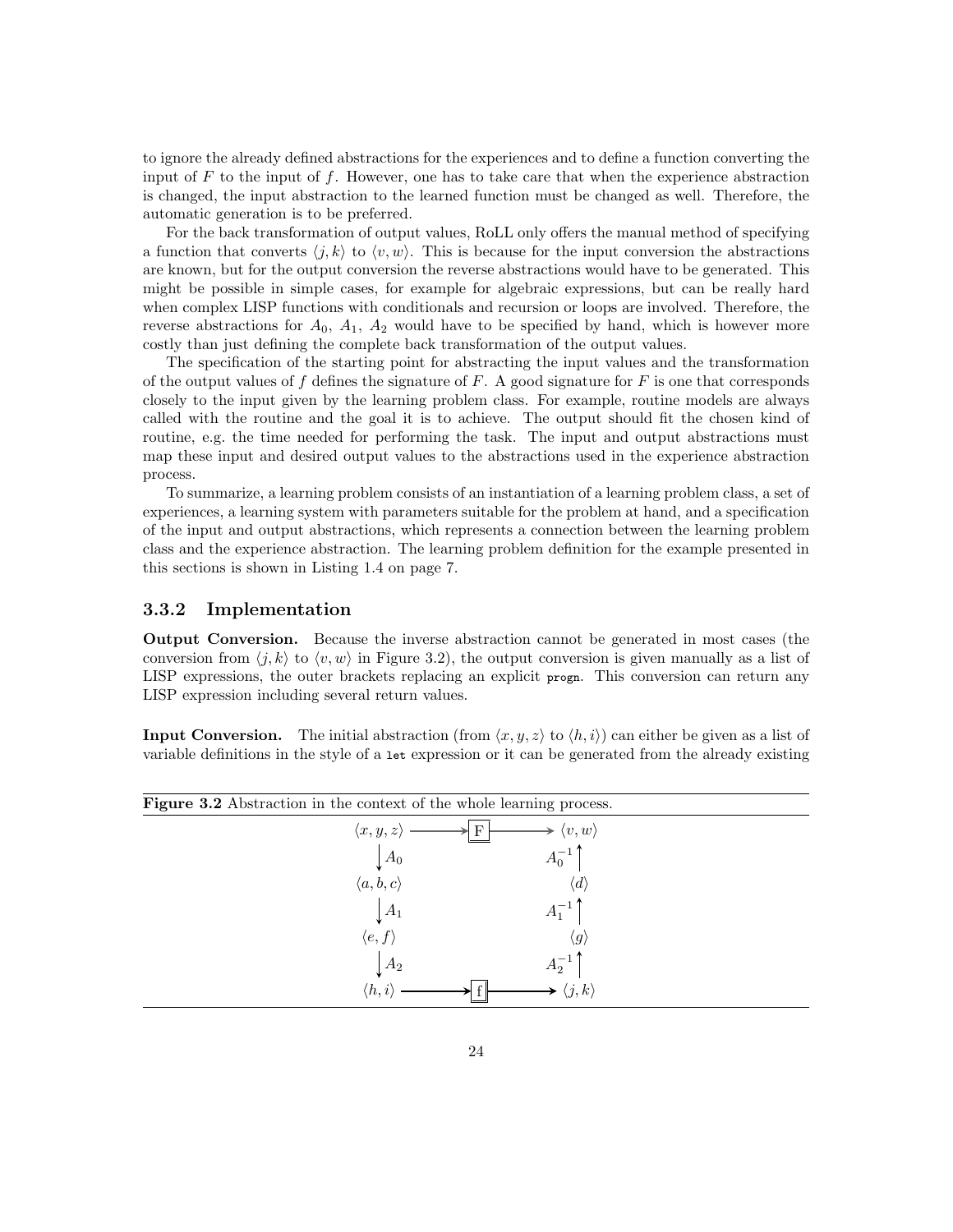Figure 3.3 Collapsing the course of abstractions into one. If there are several paths of abstraction, the one where the substitutions are defined is chosen.



experiences and conversions.

## 3.3.3 Example

Consider the example in Figure 3.3. It shows the abstraction chain defined for learning, the learning experience being  $e_4$ . There are two experiences as possible sources to  $e_3$ . The data of the experiences is shown in a slightly simplified version at the right hand side. When defining a learning problem using  $e_4$  as experience, a possible input conversion is this:

```
(: generate
  (: in-experience e1 : set-var a : to input-value )
  (:in-experience e3 : replace (: var d e2) : by 5))
```
The first thing this definition tells us is that the right branch of the experience tree is interesting for the abstraction generation, because variables in  $e_1$  and  $e_3$  are substituted. The definition must provide a possible solution. It would be incorrect to declare substitutions in both arms of the tree.

With this structural information, a compact experience definition ranging from  $e_1$  to  $e_4$  is generated as shown in the figure. It now remains to substitute the variables. The :set-var . . . :to construct replaces the right side of a variable definition. This means instead of binding a to (:internal-value ...) it should be bound to input-value instead. The command :replace ...: by does a substitution on all occurrences of one expression by another. This means that in the definition of  $e_3$ , where d is used in a calculation, it is replaced by 5. The resulting abstraction is

(f (\* 10 (- 5 (1- input-value ))))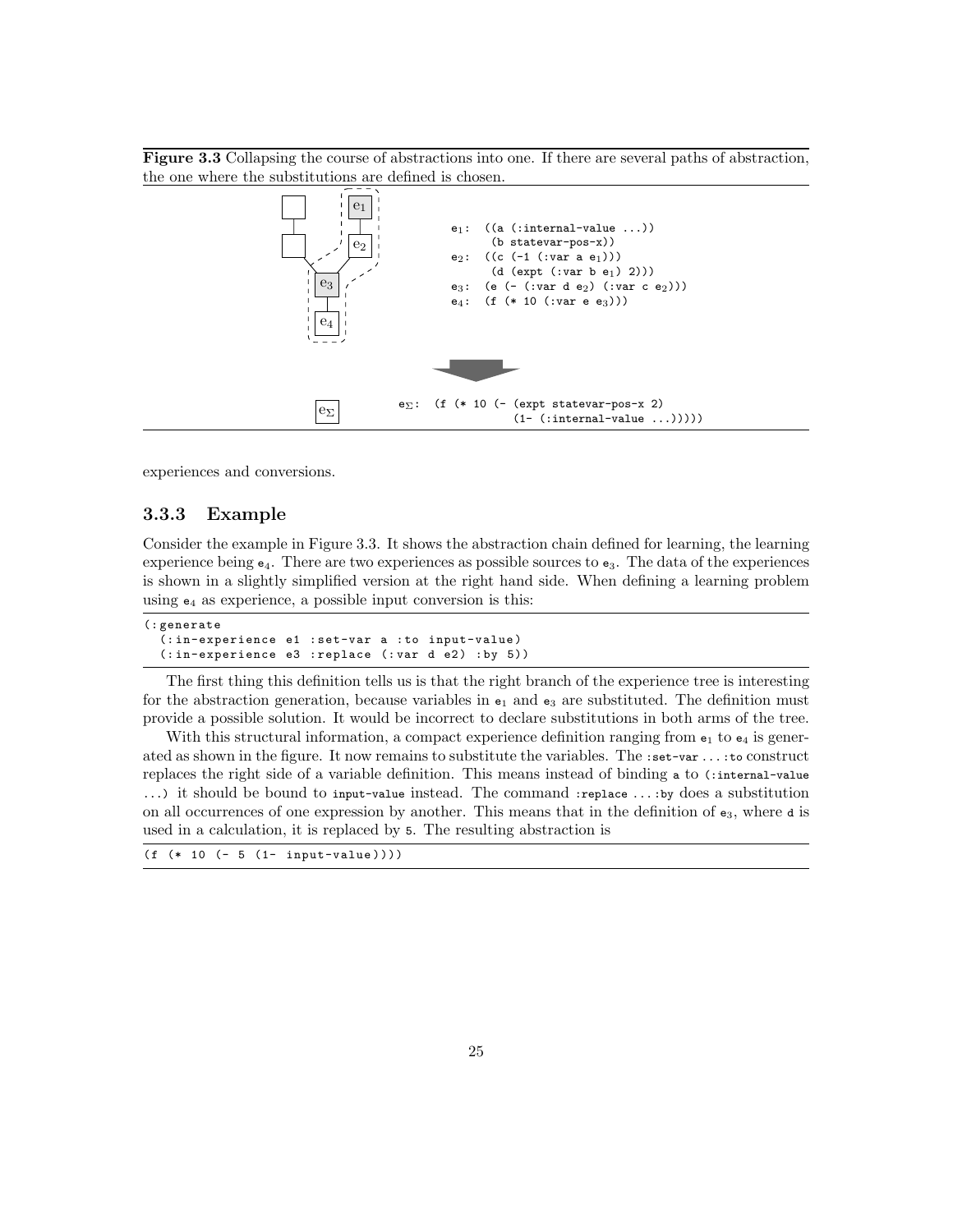## Chapter 4

## RoLL Extensions

We have mentioned several ways to customize and extend the basic functionality of RoLL, so that it can be adapted to new developments in learning algorithms and new kinds of learning problems. These extensions are

- experience classes,
- learning problem classes, and
- learning systems.

In the following, we explain the language constructs of RoLL and the steps to be taken for defining these modules by first presenting the approach and then giving a detailed example. The following sections are also intended as a reference for the set of extensions implemented so far.

## 4.1 Experience Classes

Experience classes are defined in a class hierarchy as shown in Figure 4.1. The general classes of experiences can be classified along a logical line into raw and abstract experiences and along a data processing criterion into transient and persistent experiences. As raw experiences come in as a stream of data, they are defined to be transient. This means, they don't store the data only until they are passed on to the next level of abstraction. We don't expect that new classes of raw experiences are defined by the user, because the process of experience acquisition is very complex and an integral part of RoLL.

Abstract experiences are usually of a persistent character. They can either store experiences for longer times or be the interface for the learning data of the chosen learning algorithm. When there are complex relationships between abstractions, the use of transient abstract experiences can be useful. In any case, RoLL allows the definition of new classes of abstract experiences. For permanently storing and managing experiences, we suggest to use the database experience presented below. If no database is available or especially huge sets of experiences are to be stored, log files are an alternative. Examples for abstract experiences containing the data for the learning algorithm are presented in Section 4.3.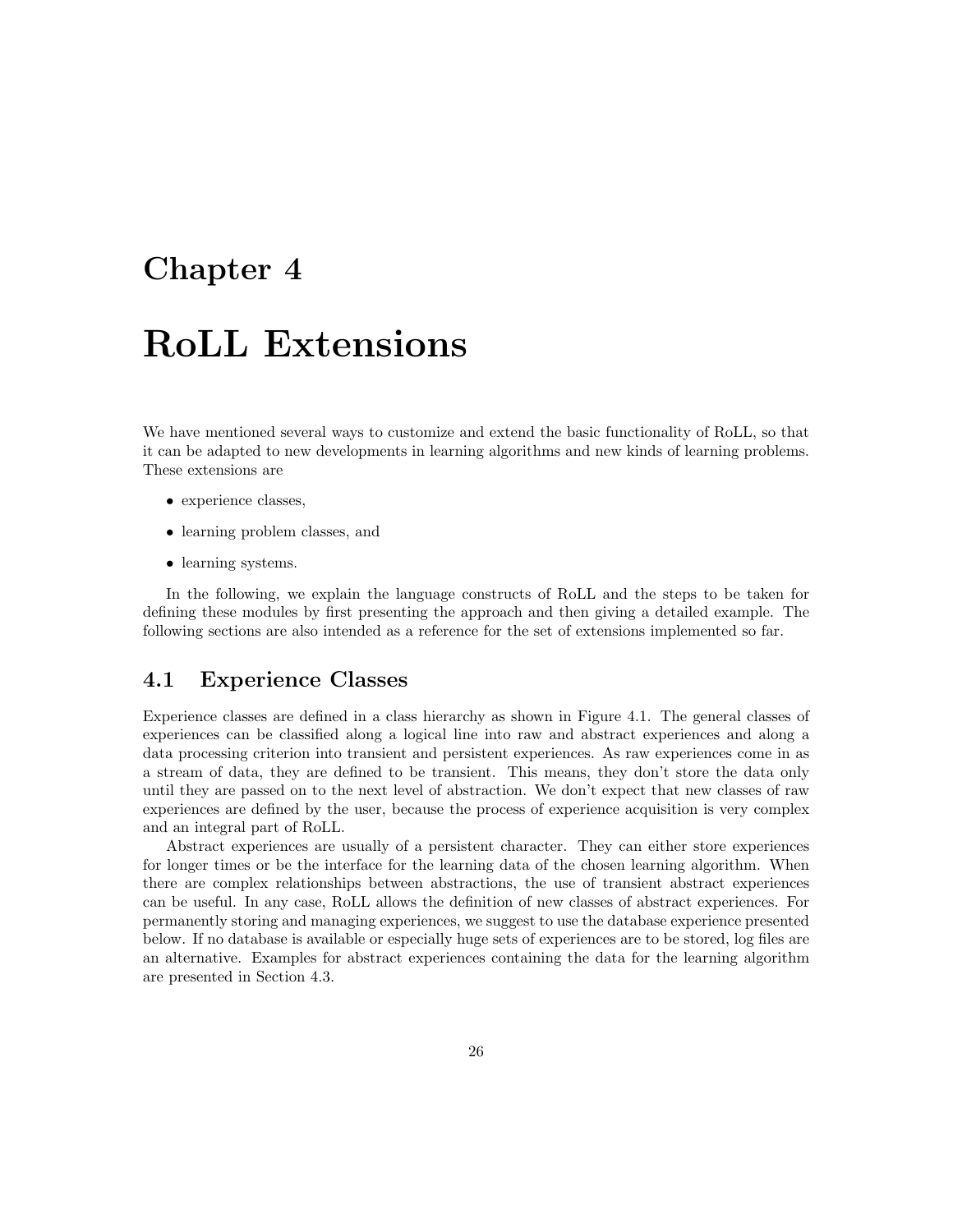

Figure 4.1 RoLL standard experience classes. The framed classes are the ones new experience classes can be derived from.

## 4.1.1 Process of Defining Experience Classes

For defining a new class of abstract experiences, one has to follow three steps:

- 1. define an experience class (defclass),
- 2. specify how incoming data is to be stored (deliver-experience),
- 3. specify how to retrieve the data (retrieve-experience), not necessary for transient experiences or learning experience classes.

The first step simply consists in defining a LISP class derived either from one of the classes roll:transient-abstract-experience for transient experiences or roll:persistent-abstract-experience for persistent ones. This class definition may contain any slots necessary for storing or retrieving the data, e.g. a directory where a log file is to be stored.

Secondly, each experience class must define the method roll:deliver-experience, which receives the reference instance of the class as input and takes care that the data contained in it is not lost. After calling this method, the reference instance will be used to store other data.

The third step is irrelevant for experiences used as input for the learning system. All other experience classes must provide a method that retrieves the ata of an experience.

## 4.1.2 Database Experience

For storing experiences permanently, relational databases offer a lot of functionality that makes the management and filtering of experiences possible. For one thing, all experiences are available without having to be read from a file and can be modified either by SQL queries or by data mining mechanisms working directly on the database. Besides, additional information concerning the experience instances can be stored, e.g. the time when the experience was made, so that newer experiences can be trusted more than older ones. Moreover, there are lots of tools and frontends available to visualize the contents of SQL databases, which helps to get a better understanding of experiences.

The definition of a database experience presented in the following is not the only way of defining an abstract experience using a relational database as storage method. It uses a specific way of linking LISP to the database and defines a specific mapping from experiences to tables. Besides, it stores the time when an experience was made as additional management information.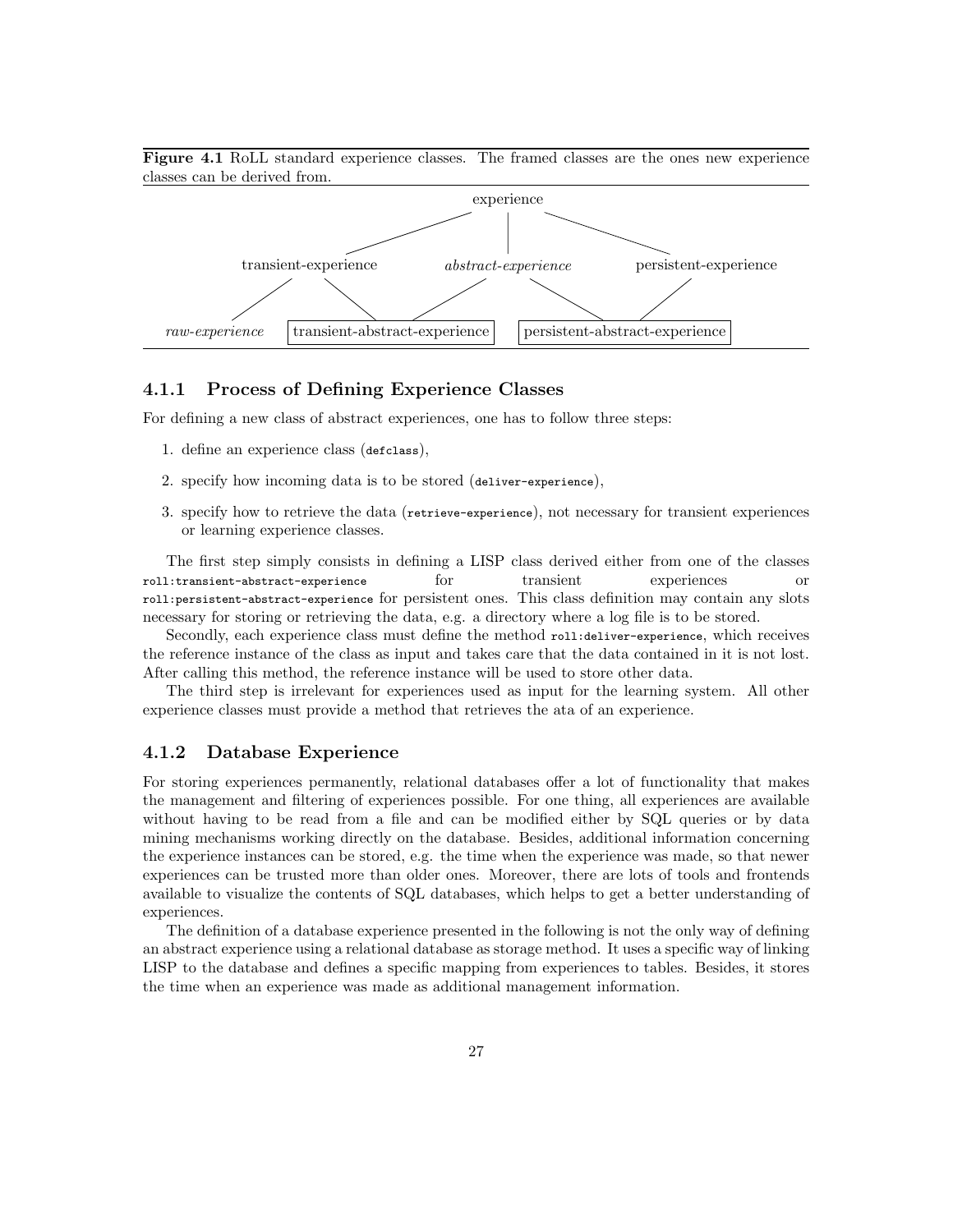#### Class Definition

```
( defclass database-experience ( persistent-abstract-experience )
  ( ( table-name-prefix : accessor table-name-prefix )
    ( internal-database-spec : accessor database-spec )
    ( internal-db-signature-known : accessor db-signature-known : initform nil )
    ( internal-max-episode-number : accessor max-episode-number : initform nil ) ))
```
The class database-experience contains information about the database access, a naming convention for easily finding the tables produced by LISP in the SQL tables, and information about the current status of experience conversion.

For the database experience, we also defined a custom class for the unterlying experience automaton to store the database signature and insertion commands:

```
( defclass db-experience-automaton ( experience-automaton )
  ( ( db-signature : initarg : db-signature : initform nil : accessor db-signature )
    (db-insert-commands : accessor db-insert-commands)))
```
### Storing Data

For storing experiences in a database, the first design decision is how to map the automaton structure of the LISP experience class with *begin, end* and *interval* slots to database tables. Figure 4.2 shows how tables are created from an experience definition. For each data chunk (the data recorded in one automaton at one of the times begin, end, or interval) one table is created, whose name is composed of

- the name of the experience (in the example *cup-experience*),
- the name of the automaton (entity-at-place, grip, pick-up),
- the recording event (begin, end, interval).

The signature of the table always contains the episode number (a running number counting the number of instances available of this experience type) and the occurrence number. For interval tables, the instance number of the data set is also stored. The rest of the table structure is computed from the variables that are to be recorded according to the names provided in the experience definition. The SQL data types are derived automatically from the LISP types when the first experience is to be stored, although this may be ambiguous (especially the LISP value nil can be translated to false or null, so that the data type can either be Boolean — this is what we  $choose — or any SQL type).$ 

Beside the tables generated from the experience definition, the database experience adds another table, whose name is composed of the experience name and the suffix -time-management, where the episode number and the time when the experience was made are stored.

#### Retrieving Data

For retrieving data, the data for one episode is read from all tables and reconstructed in an experience-automaton object.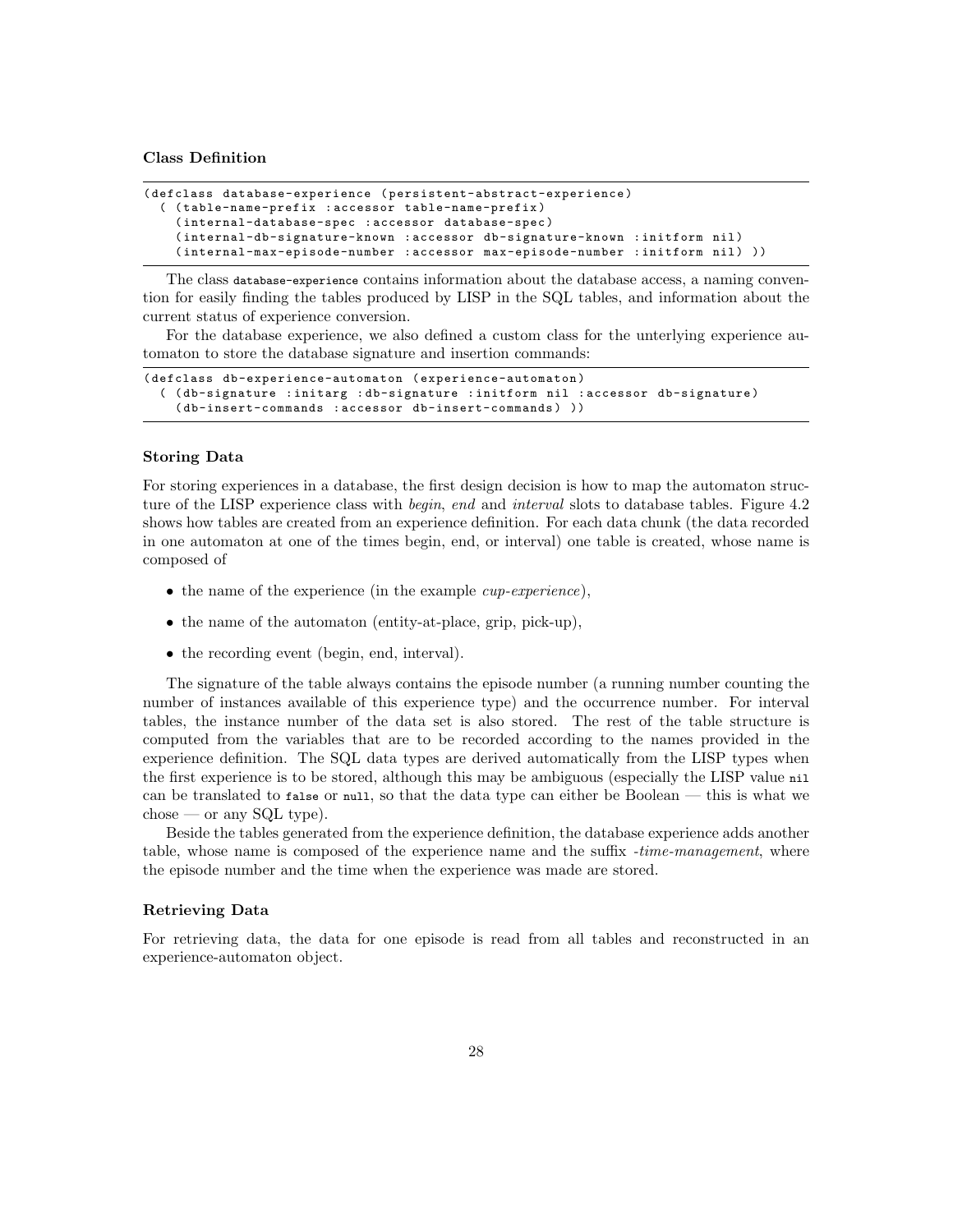|                                                                                |                                  |   | Figure 4.2 Mapping between automaton structure and database tables. |          |                                         |                                        |                                 |                 |                                                                  |             |
|--------------------------------------------------------------------------------|----------------------------------|---|---------------------------------------------------------------------|----------|-----------------------------------------|----------------------------------------|---------------------------------|-----------------|------------------------------------------------------------------|-------------|
| entity-at-place<br>put-down<br>$en-$<br>pick-up entity<br>tity<br>grip<br>drop |                                  |   |                                                                     |          |                                         | $grip_{begin}$                         | cup-experience:<br>$pick-upend$ |                 | $\rightarrow$ <i>entity pose, side</i><br>$\rightarrow$ timestep |             |
|                                                                                |                                  |   | EPISODE-NR<br>.                                                     |          |                                         | CUP-EXPERIENCE-TIME-MANAGEMENT<br>TIME |                                 |                 |                                                                  |             |
|                                                                                |                                  |   |                                                                     |          | CUP-EXPERIENCE-ENTITY-AT-PLACE-INTERVAL |                                        |                                 |                 |                                                                  |             |
|                                                                                | EPISODE-NR<br>OCCURRENCE-LEVEL-1 |   |                                                                     |          | <b>INSTANCE-NR</b>                      |                                        |                                 | ROBOT-POSE      |                                                                  |             |
|                                                                                |                                  | . |                                                                     | .        |                                         | .                                      |                                 | .               |                                                                  |             |
|                                                                                |                                  |   |                                                                     |          |                                         | CUP-EXPERIENCE-GRIP-BEGIN              |                                 |                 |                                                                  |             |
| EPISODE-NR                                                                     |                                  |   | OCCURRENCE-LEVEL-1                                                  |          | OCCURRENCE-LEVEL-2                      |                                        |                                 |                 | ENTITY-POSE                                                      | <b>SIDE</b> |
| .                                                                              |                                  | . |                                                                     | $\cdots$ |                                         |                                        | .                               |                 |                                                                  |             |
| CUP-EXPERIENCE-PICK-UP-END                                                     |                                  |   |                                                                     |          |                                         |                                        |                                 |                 |                                                                  |             |
|                                                                                |                                  |   | EPISODE-NR                                                          |          |                                         | OCCURRENCE-LEVEL-1                     |                                 | <b>TIMESTEP</b> |                                                                  |             |
|                                                                                |                                  |   | $\cdots$                                                            | .        |                                         |                                        | .                               |                 |                                                                  |             |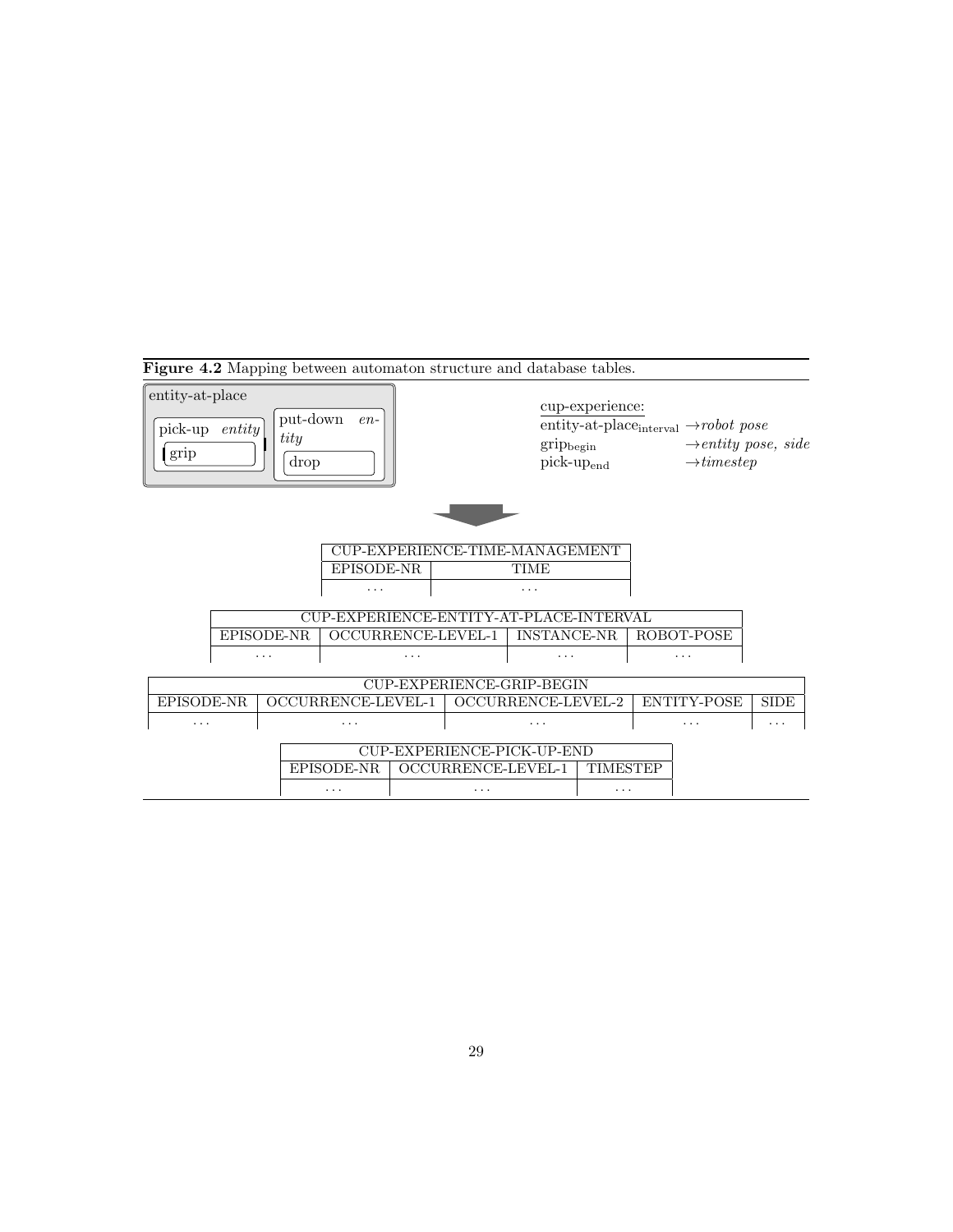## 4.2 Learning Problem Classes

For RoLL it is important to know what kind of function is to be learned, e.g. a prediction model for a routine. Different kinds of functions need different parameters to be defined unambiguously.

This information is necessary for integrating the learning result appropriately into the program. The integration is done in accordance with the learning system, which means that the generic function integrate-learned-function is determined by the learning system and the learning problem class. Here we only show the definition of learning problem classes, an example of integrating learned functions is described in the next section.

Listing 4.1 Definition of learning problem classes.

```
; method-learning-problem
( define-learning-problem-class method-learning-problem ( learning-problem )
  ( ( generic-fun : initarg : generic-fun : initform nil : accessor generic-fun )
    ( specializers : initarg : specializers : initform nil : accessor specializers ) )
  : definition-schema (: method generic-fun & rest specializers )
  : name-generation (format nil ""a-METHOD-"{"a"^-"}"
                      generic-fun
                      ( mapcar #' second specializers ))
  : procedure-generation ( declare ( ignore generic-fun specializers )))
; general-function-learning-problem
( define-learning-problem-class general-function-learning-problem ( learning-problem )
  ( ( funname : initarg : funname : initform nil : accessor funname )
    ( args : initarg : args : initform nil : accessor args ) )
  : definition-schema (: some-function funname & rest args)
  : name-generation (format nil "~a-FUNCTION" funname)
  : procedure-generation ( declare ( ignore funname args )))
```
The two examples in Listing 4.1 show how a learning problem class is to be defined. The specification looks similar to a LISP class definition. After the name the parent classes are given, usually this is the RoLL class learning-problem. Then slots containing the parameters of the learning problem class can be defined. The definition schema specifies the way in which the learning problem class is chosen when specifying a learning problem. The variables in this schema can either correspond to the initargs of the slots defined in the learning problem class or a mapping between the variables in the definition scheme and the initargs of the slots can be established with the parameter :initargs. The parameter :name-generation describes how to generate a unique name for a learning problem instance of the specified class.

## 4.3 Learning Systems

The most important dimension of extending RoLL is the possibility to use any experience-based learning algorithm. For RoLL it is of no importance if the learning system is implemented in LISP or in an external program as long as it can be called from LISP. The main differences between learning systems are

- the bias (i.e. the parameters controlling the learning process),
- the format of the input data, and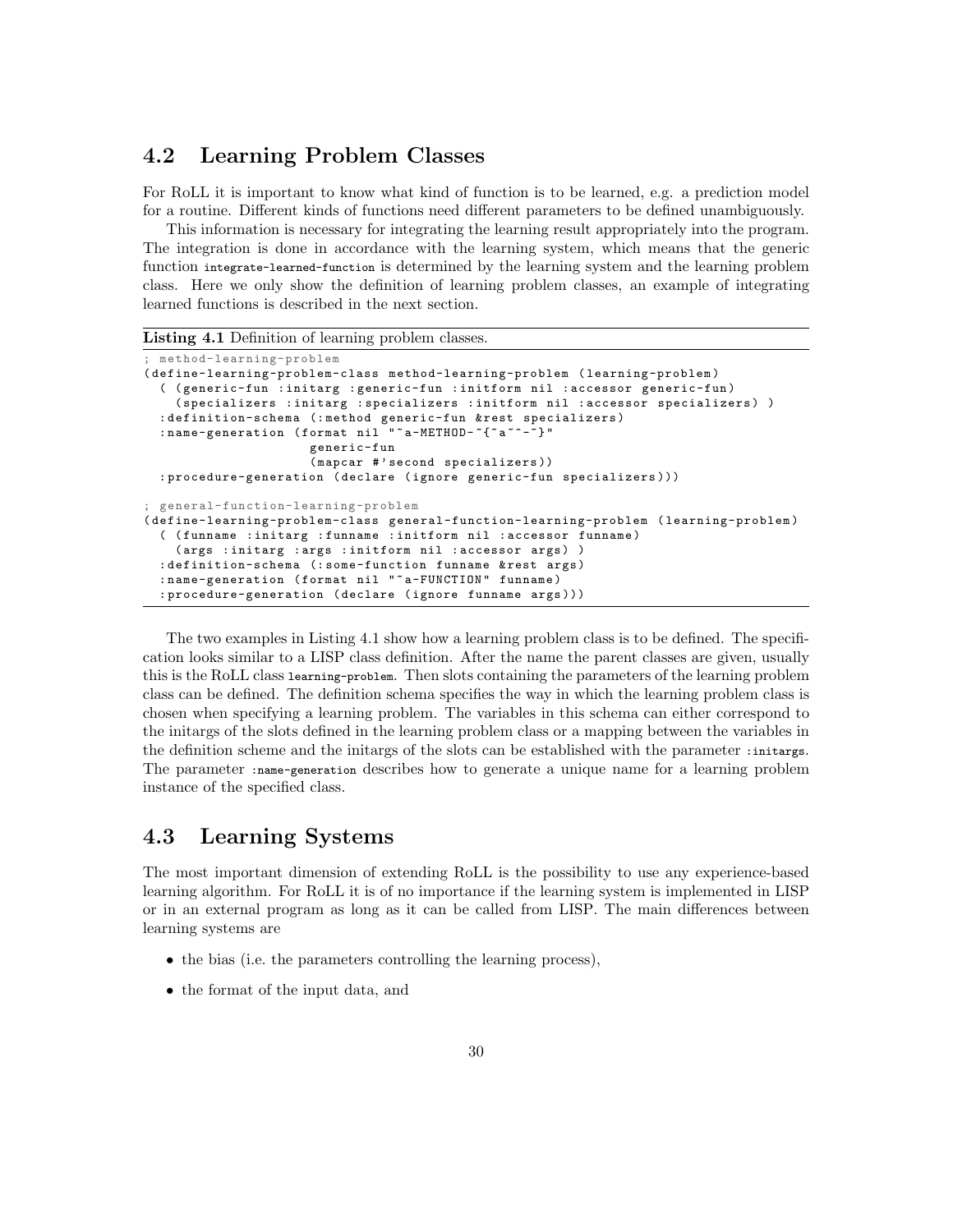• the output format.

The procedure of defining a new learning system is oriented along these differences:

- 1. Define a class derived from roll:learning-system, containing all the parameterization needed for running the learning process. This class is the interface for choosing and parameterizing the learning system later.
- 2. Define an experience class whose storage format fits the requirements of the learning system. For a learning experience class, only steps 1 and 2 of the procedure described on page 25 are necessary since the data needn't be read back into the RoLL system.
- 3. Implement the invocation of the learning process with the bias given by the user.
- 4. Specify how to integrate the result of the learning process into LISP. This step consists of two problems: conversion of the output from the learning system to executable LISP code, and integration of this code into the program in a way that fits the chosen learning problem class. As these two steps are strongly interwoven, they have to be specified in one method integrate-learned-function. This requires knowledge of both the learning system and the learning problem class.

Although RoLL doesn't assume a specific format for the output of the learning system, it requires that the result of the learning process be written to a LISP file, so that it can be loaded in later runs of the system. Therefore, each learning problem is provided the information of where to put the file containing the learned function (a slot inherited from the class roll:learning-system, the information being provided by the programmer) and the LISP package of the function to be learned. Besides, a unique identifier for each learning problem is generated according to the rules of the learning problem.

In the following we present the learning systems implemented so far. Both make use of external programs. The first employs several decision tree algorithms of the WEKA machine learning software, the second provides access to the Stuttgart Neural Network Simulator (SNNS).

#### 4.3.1 Generic Learning System

- Provides the means to learn with an arbitrary function, should be a simple one like max, avg, . . .
- The generic-learning-experience must always contain an anonymous automaton.
- When specifying a learning problem, the learning function must be provided as a lisp command. For several operations use let or progn.

## 4.3.2 Learning System WEKA

The WEKA [4] machine learning project is a toolkit providing different learning and data mining algorithms implemented in Java. We only include the algorithms for decision tree learning, these are J48 for classical decision trees and M5' for model and regression trees [1].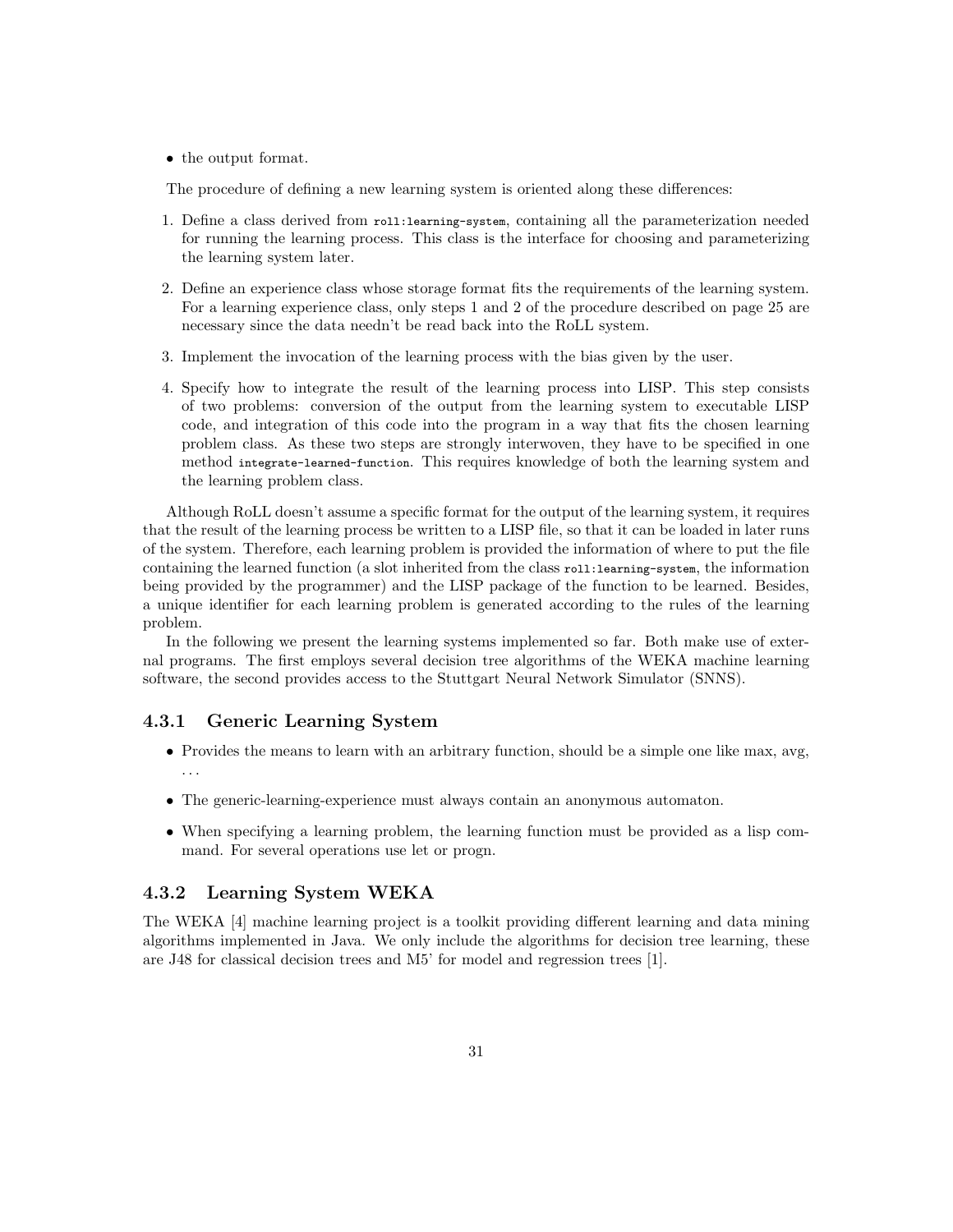

#### Learning System Class

As the WEKA software supports a variety of learning algorithms, we arrange the learning algorithms in a class hierarchy similar to the structure in WEKA. This approach simplifies the integration of new WEKA algorithms and exploits features of the class hierarchy. Figure 4.3 depicts the hierarchy graphically, whereas Listing 4.2 shows the code for defining these classes in RoLL.

The input for all WEKA classifiers is given in the attribute-relation file format (arff) and the result is stored in an output file with the extension .weka, whose format differs however when using different learning algorithms. The output produced by WEKA is no executable code, but must be converted to a function in some programming language. Once this conversion is done, the WEKA output file can be deleted or be kept for inspection. This decision can be controlled by a flag in the weka class.

The next step in defining the classes for decision tree learning is a class called weka-tree. The class definition subsumes parameters that are valid in all tree learning algorithms. Besides, the output format of the different tree learning algorithms is similar, though not identical. By defining the weka-tree class, some of the parsing can be handled on the level of the general tree class.

Finally, we define two classes weka-J48 and weka-m5prime for different decision tree learning algorithms. The differences are mainly in the call to WEKA and the parsing of the resulting tree given in the WEKA result file. The J48 algorithm is an enhancement of the well-known C4.5 algorithm and trains classical decision trees. The M5' algorithm handles both model trees and regression trees, the choice being made by the flag build-regression-tree.

### WEKA Experience

The input format to all WEKA classifiers is independent of the chosen algorithm. All classifiers assume that the data is composed of input and output values. Therefore, the automaton structure of a weka-experience assumes that only one automaton with begin and end values and no interval values is given.

For defining input data files WEKA requires a name for the relation to be learned, the types of the attributes (input and output), and the data itself. The relation name is stored in the weka-experience class (see Listing 4.3) and is set automatically to the generated name of the learning problem. The types of the attributes must be specified manually. They could be set automatically like the SQL data types of the database experience presented in Section 4.1.2, but the mapping is sometimes ambiguous and can only be determined after the first experience instance (i.e. the actual data) is known.

The conversion of the learning data to the attribute-relation file format works identically to the conversion from an experience to a more abstract one. The experience data is converted episode-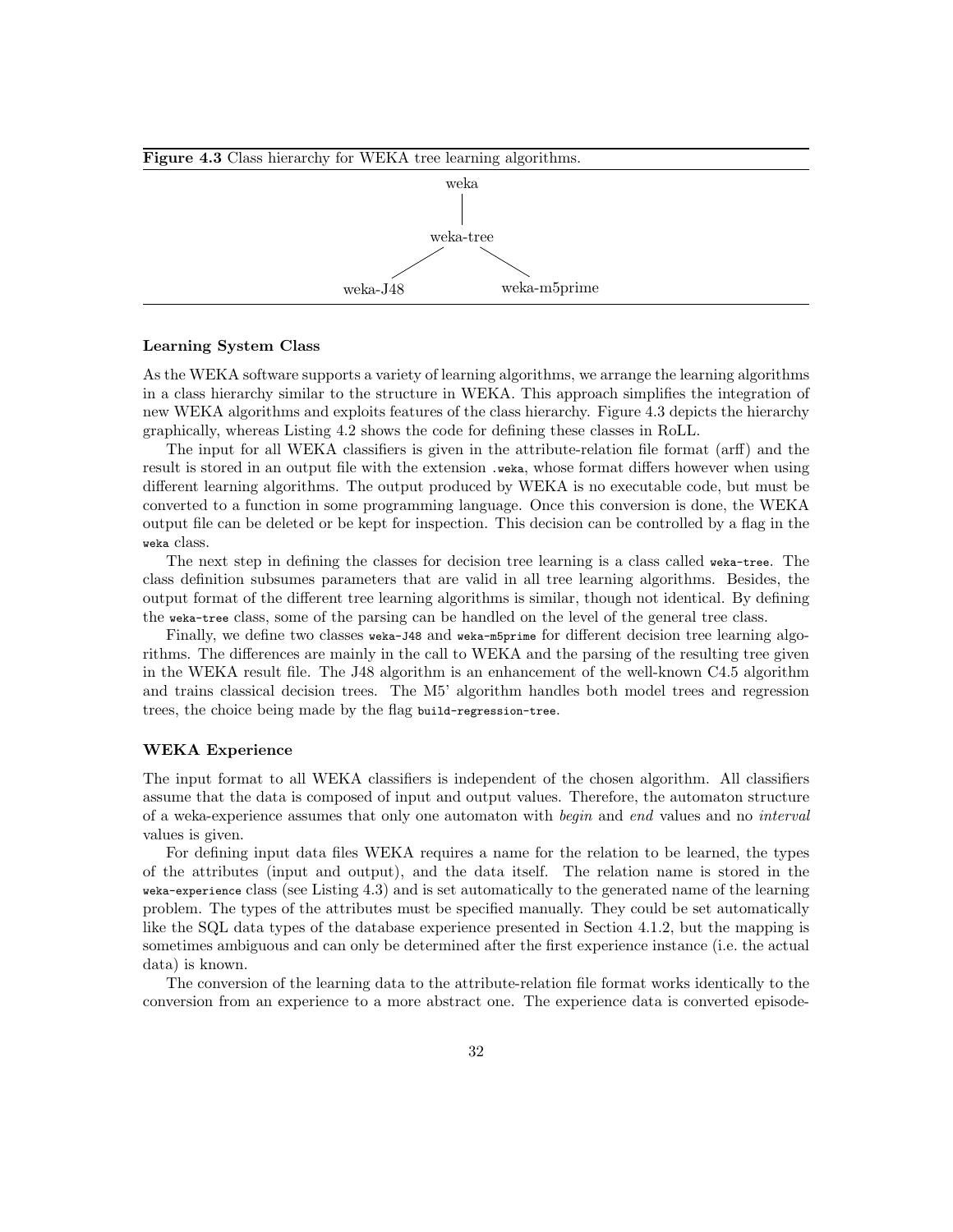Listing 4.2 Class definitions for WEKA tree learning algorithms.

```
;; all learning algorithms supported by WEKA
(defclass weka (roll:learning-system)<br>((arff-file :initarg :arff-fi
                    : initarg : arff-file : reader arff-file)
  ( weka-output-file : initarg : weka-output-file
                     : reader weka-output-file )
  ( delete-weka-output-file : initarg : delete-weka-output-file
                             : initform nil
                             : reader delete-weka-output-file )))
;; tree learning algorithms
( defclass weka-tree ( weka )
(( use-unpruned-tree : initarg : use-unpruned-tree
                      : initform nil
                      : accessor use-unpruned-tree )
  ( minimum-number-of-instances
   : initarg : minimum-number-of-instances
   : initform nil
   : accessor minimum-number-of-instances )))
;; classical decision tress
( defclass weka-J48 ( weka-tree )
(( pruning-confidence-threshold
   : initarg pruning-confidence-threshold
   : initform nil
   : accessor pruning-confidence-threshold )
  ( reduced-error-pruning : initarg reduced-error-pruning
                           : initform nil
                           : accessor reduced-error-pruning )
  ( number-of-folds : initarg number-of-folds
                    : initform nil
                     : accessor number-of-folds )
  ( use-binary-splits-only : initarg use-binary-splits-only
                            : initform nil
                            : accessor use-binary-splits-only ) ))
;; regression and model trees
( defclass weka-m5prime ( weka-tree )
(( use-unsmoothed-predictions : initarg : use-unsmoothed-predictions
                                : initform nil
                                : accessor use-unsmoothed-predictions )
  ( build-regression-tree : initarg : build-regression-tree
                           : initform nil
                           : accessor build-regression-tree )))
```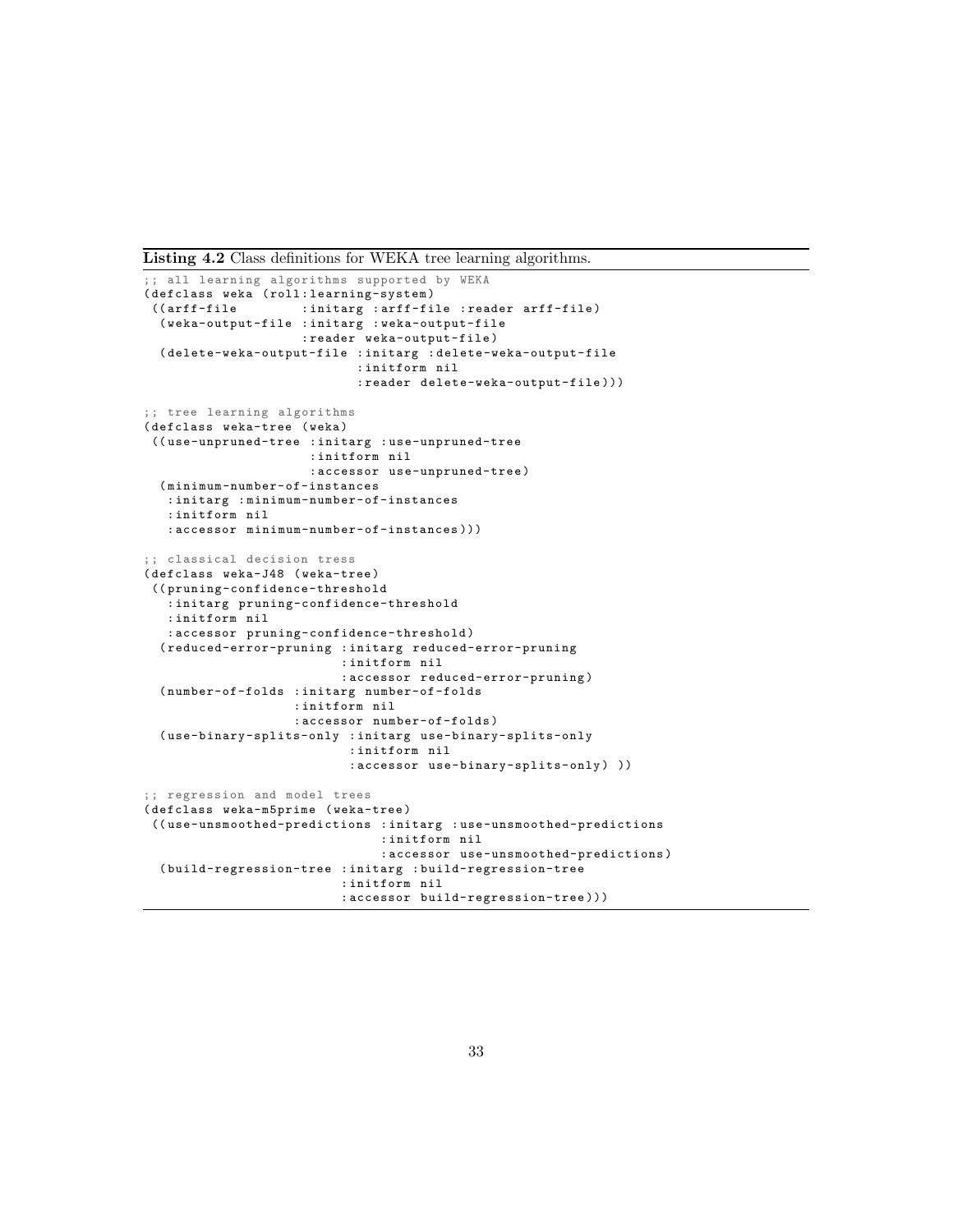wise. When the reference instance of the weka-experience is filled with data, its content is written to a file in the required format. The writing of the attribute-relation file is done in two steps: first only the data is written to a file arff-tmp-file specified in the WEKA experience class. The final data file is created before the learning process starts (see next section).

Listing 4.3 Definition of experience class for WEKA algorithms. The data is stored in the attributerelation file format required by WEKA.

```
;; weka-experience class
( roll : define-abstract-experience-class weka-experience
                                          ( roll : learning-experience )
 (( arff-tmp-file : initform nil : accessor arff-tmp-file )
  ( relation-name : initform nil : accessor relation-name
                    : initarg : relation-name )
  ( attribute-types : initform nil : accessor attribute-types
                    : initarg : attribute-types )))
;; storing experience data
( defmethod roll : deliver-experience (( experience weka-experience ))
 ( ensure-directories-exist ( arff-tmp-file experience ))
 ( with-open-file ( stream ( arff-tmp-file experience )
                   : direction : output : if-exists : append
                   : if-does-not-exist : create )
  (format stream "(*,5f,*)*\{*,5f*^,*}*%"
   ( roll : get-automaton-data experience : begin )
   ( roll : get-automaton-data experience : end ))))
```
### Performing the Learning Process

Invoking the WEKA learning software from RoLL is very simple. The two steps to be performed for all algorithms provided by WEKA is to complete the missing information (the attribute names and types) in the data input file and then to call WEKA with the chosen algorithm. This call to WEKA differs for each algorithm. It must contain the correct WEKA class and add the specified parameters to the method invocation. The output of the learning process is written to the output file specified in the learning problem specification. The definition of the general learning procedure for all WEKA algorithms and the specific call to the M5' algorithm are shown in Listing 4.4.

#### Integrating the Learning Results

The most laborious part in the definition of a new learning system is the integration of the learning result back into RoLL. In the case of WEKA there are no tools translating the output of the learning process to a C or LISP function, which could easily be embedded into the program. Instead, the tree learning algorithms produce a well-readable text file containing the tree structure. We parse this tree in LISP and return executable code, which must then be written to a file either in the form of a LISP function or method or a lambda function in the correct context, according to the learning problem class.

The solution for integrating WEKA results into the RoLL program is shown in Listing 4.5. The method integrate-learned-function is specialized to the WEKA learning system and any kind of learning problem. It parses the WEKA output and produces a general frame for the LISP file that is to contain the resulting function.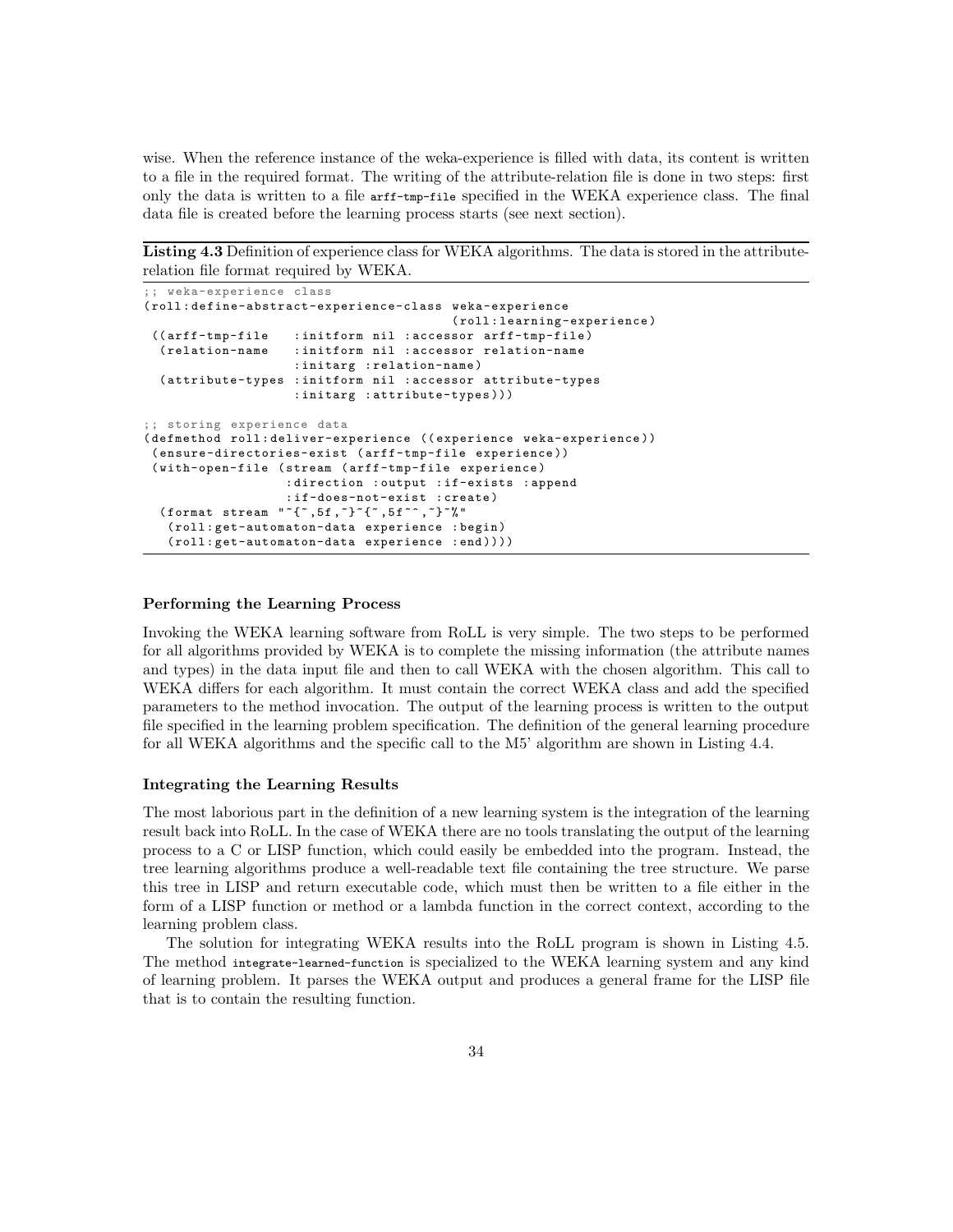Listing 4.4 Definition of learning process for WEKA algorithms, in particular M5'.

```
;; invocation of WEKA classification algorithm
( defmethod roll: do-learning (( ls weka) ( experience weka-experience))
 ; finish arff file
 ( port : run-prog "/ bin / bash "
   : args ( list
               "-c "
               ( format
                nil
                 "echo_\text{u}\text{``\texttt{Q}^\texttt{Q}^\texttt{Q}^\texttt{Q}^\texttt{Q}^\texttt{Q}^\texttt{Q}^\texttt{Q}^\texttt{Q}^\texttt{Q}^\texttt{Q}^\texttt{Q}^\texttt{Q}^\texttt{Q}^\texttt{Q}^\texttt{Q}^\texttt{Q}^\texttt{Q}^\texttt{Q}^\texttt{Q}^\texttt{Q}^\texttt{Q}^\texttt{Q}^\texttt{Q}^\texttt{Q}^\texttt{Q}^\texttt{Q}^\texttt{Q}^\texttt{Q}^\texttt{Q}^\texttt{Q}^\texttt{Q}^\texttt{Q}^\texttt{Q}^\texttt{Q}\texttt{\small \textsf{unununun}}\\ \verb"lqdata\\";\texttt{\small \textsf{cat}}\texttt{\small \textsf{a}}" \texttt{\small \textsf{a}}"( relation-name experience )
                 ( attribute-types experience )
                 ( namestring ( arff-tmp-file experience ))))
  : output ( arff-file ls )
   : if-output-exists : supersede )
 ( port : run-prog " rm "
    : args ( list ( namestring ( arff-tmp-file experience ))))
  ; run specific learning algorithm
 ( run-weka ls ))
;; call to WEKA for M5' algorithm
( defmethod run-weka (( ls weka-m5prime ))
 ( port : run-prog " java "
   : args ( append
              '(" weka . classifiers . trees . M5P ")
              (when (use-unpruned-tree ls) '( " - N' ))
              (when (use-unsmoothed-predictions ls) '("-U"))
              (when (build-regression-tree ls) '(" - R"))
              ( when ( minimum-number-of-instances ls )
                 (list (format nil "-M_{\Box}"a"
                                       (\texttt{minimum-number-of-instances l}s))))'(" -t" ,( namestring ( arff-file ls ))))
   : output (weka-output-file ls) : if-output-exists : supersede))
```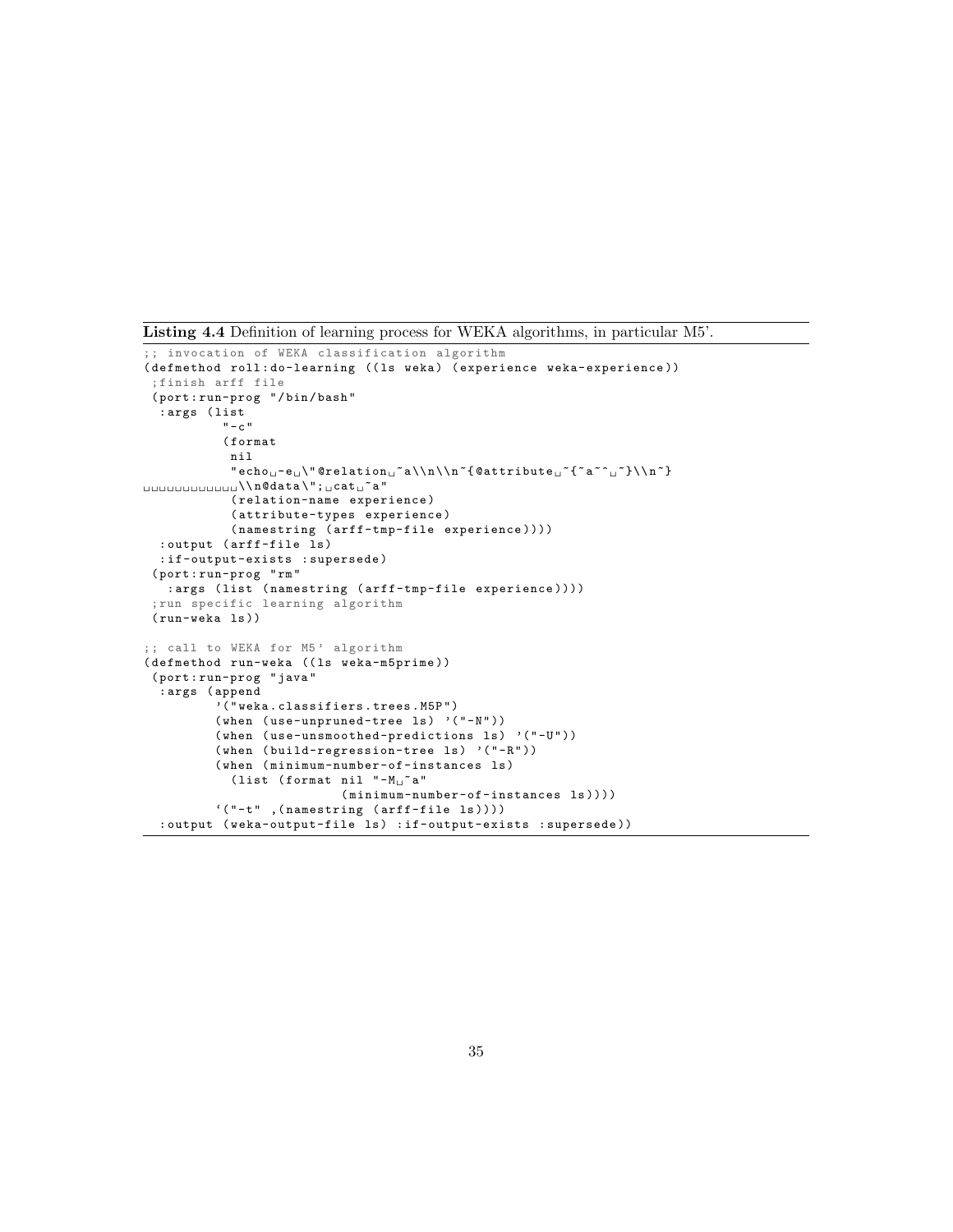Listing 4.5 Integration of WEKA results when learning a prediction model for a routine.

```
( defmethod roll : integrate-learned-function
                 ((ls weka) (lp roll:learning-problem))
 ( with-open-file ( str ( learned-function-file ls )
                    : direction : output : if-exists : supersede )
  (format str "(in-package ^ss) ~2%"
           ( package-name ( learned-function-package ls )))
  (format str "~s"
           ( make-weka-function-call
           lp
            '( let (( ,( first ( second ( learning-signature ls )))
                     ,( parse-weka-output ls )))
              ,@( output-conversion lp )))))
 ( when ( delete-weka-output-file ls )
  ( port : run-prog " rm "
   : args (list (namestring (weka-output-file ls))))))
 make-weka-function-call for model-learning problem
( defmethod make-weka-function-call (( lp model-learning-problem )
                                        function-body )
 ( let (( routine-var ( gentemp " ROUTINE" ) ) )
  '(add-model ',(routine lp) ,(model-type lp)
    ( make-instance ' routine-model
     : execution-entity # '( lambda (, routine-var )
                             (let*, (make-learning-conversion-code
                                     ( input-conversion lp )
                                      '((\text{input } , \text{routine-var} )), function-body ))))))
```
The function definition according to the learning problem class is done by the method make-weka-function-call, which takes the learning problem object and the function body generated by parsing the WEKA output file. In Listing 4.5 we show the integration for the learning problem class for routine models presented in Section 4.2. In this case the function code is surrounded by a lambda function, which is placed in the model slot of the routine specified in the learning problem.

The resulting file is loaded directly after the learning process and then every time the LISP system is started. A prerequisite is of course that the learned file is written to a directory where it is loaded automatically. This can easily be achieved by loading files with the ASDF system.

## 4.3.3 SVM Learning System

We have implemented a learning system based on libsvm<sup>1</sup>. Using the available LISP bindings of cl-libsvm<sup>2</sup> the integration is straightforward.

```
( defclass libsvm ( learning-system )
  ( ( model-file : reader model-file : initarg : model-file )
    (parameters : initarg : parameters : initform '(: kernel-type : rbf) : reader parameters) ))
```
The class definition allows the parameterization of where the model file (the result from the learning process) is stored and a very general way to set parameters as defined in libsvm.

<sup>1</sup>LIBSVM — A Library for Support Vector Machines: http://www.csie.ntu.edu.tw/∼cjlin/libsvm/  $^{2}$ http://www.cliki.net/cl-libsvm